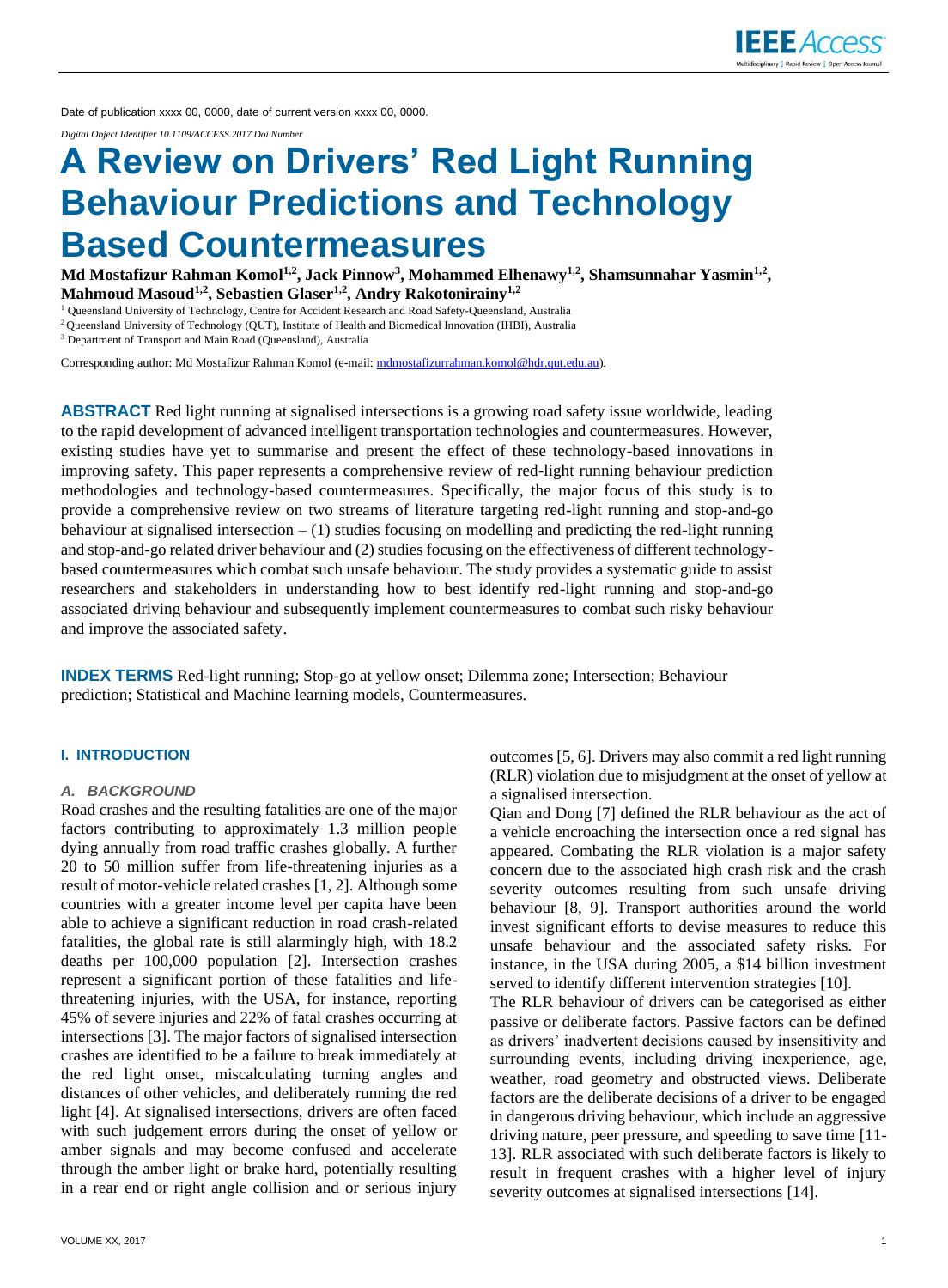As such, driver behaviour is identified as one of the most critical factors in devising countermeasures to combat RLR behaviour [15], receiving significant attention from road safety researchers. Researchers have developed machine learning models such as random forest, support vector machine, artificial and deep neural networks, and econometric models. The use of advanced artificial intelligence (A.I.) techniques, such as machine learning (ML) and deep learning (DL) algorithms, has added significant value to the modelling and prediction of driver behaviour [16] since they are able to incorporate driver intention measures, driving manoeuvres, driver characteristics, vehicle and driver state, weather conditions, environment and light conditions as exogenous features. More recently, understanding the effect of advanced driving assistant systems (ADAS) on driver behaviour has received significant attention [17].

# *B. CONTRIBUTIONS*

The major focus of this study is to provide a comprehensive literature review focusing on driver behaviour prediction models specific to RLR and stop-go decisions in the dilemma zone. While previous literature analysed similar topics of RLR and stop-go decisions at yellow onset [17, 18], the studies that review the effect of advancement in vehicle safety features and their impact on RLR behaviour are few. At the same time, the significant advancements in modelling and data collection techniques have enabled better and more accurate prediction of RLR behaviour, with technologybased countermeasures targeting RLR behaviour also improving considerably over the last five years. With the emergence of new technology such as ADAS and connected and automated vehicles (CAV), it is of utmost importance to revisit the effect of these countermeasures and understand how these may impact RLR behaviour. Therefore, this comprehensive review is of the two streams of literature targeting RLR and stop-and-go  $(SAG)$  behaviour – (1) studies focusing on modelling the RLR and SAG related driver behaviour, and (2) studies focusing on the effectiveness of different technology-based countermeasures in combating unsafe behaviour. The first stream of studies evaluates the modelling techniques used to predict RLR and SAG related driving behaviour, the associated model accuracy measures, the parameters considered in these models, along the methods adopted for collecting data for such models. The second stream of studies served to analyse the progress in devising the countermeasure technologies and innovations targeted toward combating unsafe driving behaviours. Together, these analyses provide a systematic guide to enable researchers to best identify RLR and SAG associated driving behaviour and subsequently implement countermeasures to combat such risky behaviour and improve safety.

The rest of the paper is organised as follows. In the first section, the methodology and research protocol to identify the most relevant studies focusing on the SAG and RLR prediction are presented. In the second section, the causes and consequences of SAG and RLR behaviour are discussed, along with a succinct discussion of typical modelling techniques and parameters. In the third section, the models selected are then presented and discussed in detail. In the fourth section, current countermeasure technologies are identified and reviewed. Lastly, future recommendations are put forward and conclusions are drawn.

# **II. METHODOLOGY AND RESEARCH PROTOCOL**

Titles, abstracts, and keywords of existing relevant studies were extracted from electronic databases into EndNote X9. Screening of studies was conducted in three stages. First, duplicates were removed using an in-built EndNote function, followed by manual inspection and removal of remaining duplicates. Following this, titles and abstracts were screened for papers highly unrelated to the topic of the review and removed, followed by a second, more focused screening and removal process.

A search strategy was employed to identify all relevant articles for the systematic review until May 2021 (shown in Fig 1). The identification stage occurred using a keyword search strategy in Scopus, Web of Science and IEEE electronic databases. This search utilised the in-built boolean functions in the electronic databases. The keyword string consisted of three primary segments, which were all joined with the 'AND' boolean. The first segment targeted all papers relevant to red light running and dilemma zones by joining the following keywords with the 'OR' boolean; "Red light running", "Red light turning", "Dilemma zone", "Dilemma behaviour", and "RLR". All models were identified in the second-string segment by searching for "Model", "Prediction", "Countermeasure", and "Behaviour". Lastly, to remove any papers unrelated to the field of car safety, "Vehicle" was also added at the end of the search. After importing all relevant papers into the bibliographic software, EndNote, papers were manually excluded based on their relevance. Irrelevant articles included those which focused on predicting, analysing or offering countermeasures for motorcycles and pedestrians only, rather than conventional vehicles. Articles that predicted pedestrian behaviour in vehicle-pedestrian interactions were also excluded, as well as any papers related to policy measures. The systematic review scheme is shown in following Figure 1.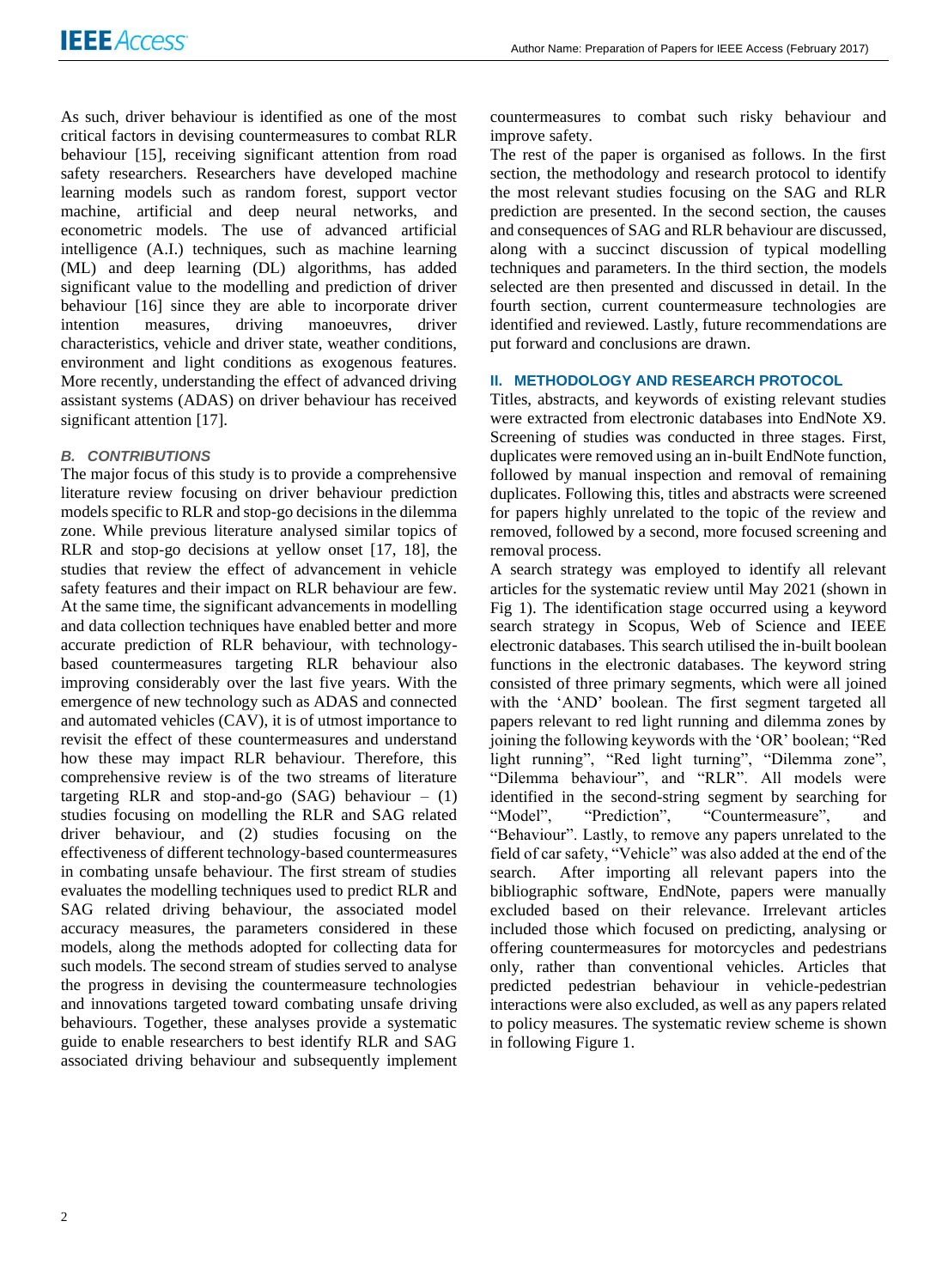

FIGURE 1. Systematic review scheme

The eligibility criteria for choosing RLR and SAG papers in our review were dependent on the article being assessed. RLR-based articles required the inclusion of prediction methods. Articles that focused on predicting SAG decisions at the yellow onset were also reviewed in the chapter.

A total of 58 papers were identified using the abovementioned eligibility criterion. Each article was read fully, and the data extracted included the data source, predictor variables, prediction model (with any parameters) and model accuracy. During the manual data extraction, 3 papers were removed because the full-text version could not be accessed by the authors, and 2 papers were removed because they were conference proceedings that were expanded and improved further in published peer-reviewed articles by the same authors later. Many papers which focused on RLR or SAG decisions did not predict the act of RLR or stop-go, but rather a feature that was implicit in the act. Papers that focused on using RLR or stop-go to predict distraction, aggression or other behaviours were also excluded. These ineligibility criteria removed 35 papers, leaving 23 relevant papers (10 RLR, 13 SAG) for further analysis. The results of the review on RLR and SAG behaviour prediction are demonstrated in Table 1 and 2. Unless otherwise specified, the model accuracy extracted was the accuracy metric for the best performing prediction model presented in the associated paper. An exception to this is the work of Zhou, et al. [8], where the accuracy reported is the best mean accuracy of 6 models.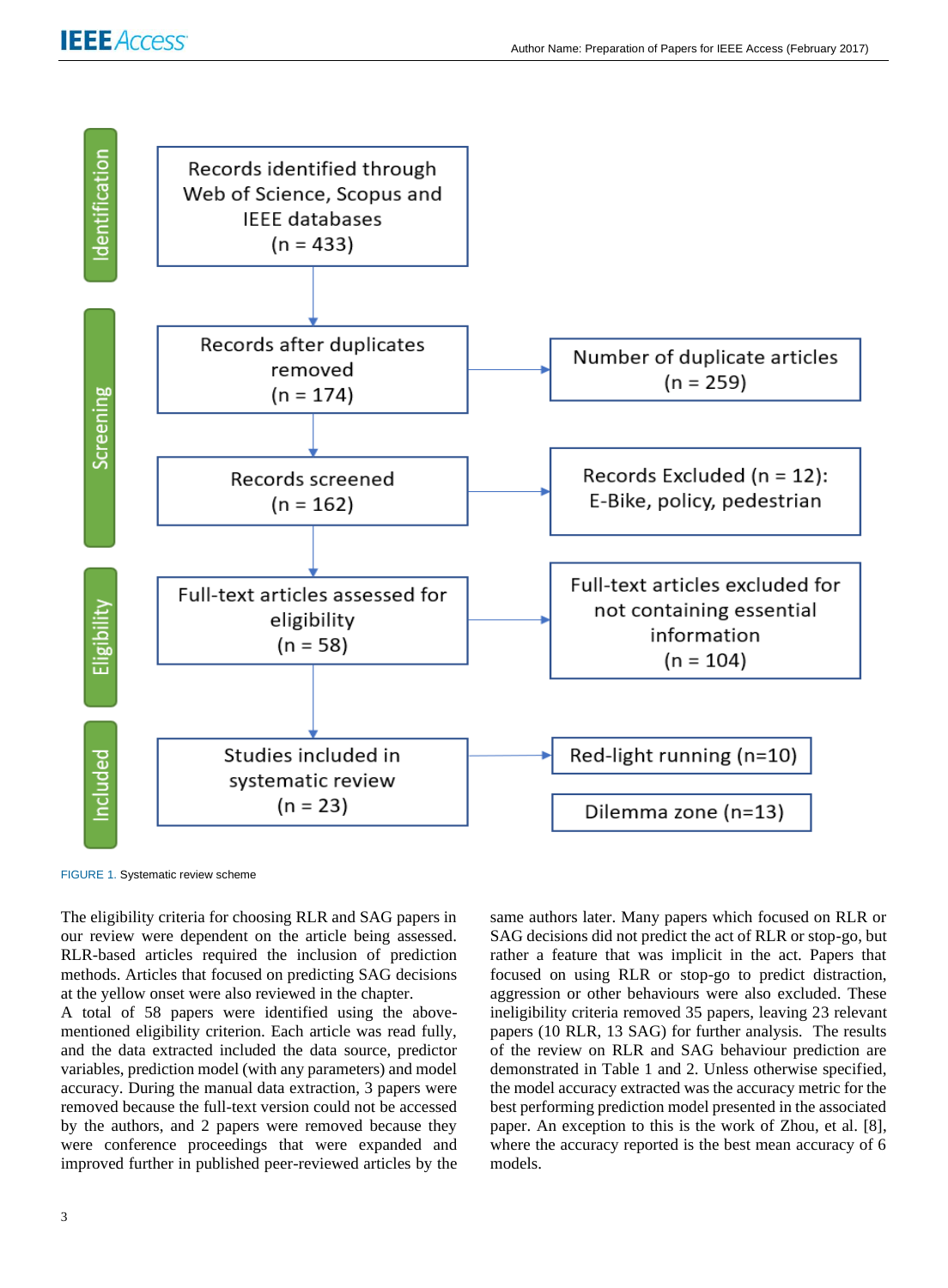

| <b>Table 1: RLR Prediction Models</b> |                                                                                                        |                                                              |                                                                            |                 |
|---------------------------------------|--------------------------------------------------------------------------------------------------------|--------------------------------------------------------------|----------------------------------------------------------------------------|-----------------|
| Author                                | <b>Variables</b>                                                                                       | Data source                                                  | Model                                                                      | <b>Accuracy</b> |
| Chen, et al. [18]                     | Vehicle trajectory,<br>position in the platoon                                                         | Radar sensor                                                 | <b>Bayesian Network</b>                                                    | 96.3%           |
|                                       |                                                                                                        |                                                              | SVM (linear)                                                               |                 |
|                                       |                                                                                                        |                                                              | SVM (non-linear)                                                           |                 |
|                                       |                                                                                                        |                                                              | <b>Random Forest</b><br>Logistic Regression                                |                 |
| Gazis, et al. [5]                     | Vehicle trajectory, signal                                                                             | Video footage                                                | Nested logit model                                                         |                 |
| Jahangiri, et al.<br>$[19]$           | Vehicle trajectory<br>signals, epidemiological,<br>distraction                                         | Simulator, radar, video<br>footage, signal                   | <b>Random Forest</b>                                                       |                 |
| Jahangiri, et al.<br>$[20]$           | Vehicle trajectory                                                                                     | Radar, video, signal                                         | SVM (Gaussian kernel)<br>R.F. (500 trees, Gini criteria)                   | 97.9%<br>93.6%  |
| Li, et al. [21]                       | Vehicle trajectory<br>vehicles queued, distance<br>to head vehicle                                     | Simulation                                                   | <b>ANN</b>                                                                 | 83%             |
| Pugh and Park<br>$[22]$               | Vehicle trajectory<br>Epidemiological,<br>distraction, dilemma<br>zone type, pedal<br>direction change | Experiment,<br>Video footage                                 | <b>ANN</b>                                                                 | 82.04%          |
| Ren, et al. [23]                      | Vehicle occupancy, the<br>time gap between<br>vehicles, signal                                         | Loop detectors                                               | Modified rare events logistic regression<br>model<br>Binary logistic model | 77.3%<br>49.2%  |
| Wang, et al.<br>$[24]$                | Vehicle trajectory,<br>distance to stop line,<br>headway between<br>vehicles                           | field experiment, video<br>sensors                           | Probabilistic model                                                        | 89.8%           |
| Zaheri and<br>Abbas [25]              | Vehicle trajectory, signal                                                                             | Radar data with signal<br>phase,<br>detector, and video data | Discriminant analysis algorithm                                            | 96%             |
| Zhang, et al.<br>$[26]$               | Vehicle trajectory, signal                                                                             | Video footage                                                | DARE-based Probabilistic model                                             | $>70\%$         |

**Table 2: Stop-Go prediction models at yellow onset**

| <b>Author</b>              | <b>Variables</b>                                      | Data source                                                  | <b>Model</b>                                     | Accuracy              |
|----------------------------|-------------------------------------------------------|--------------------------------------------------------------|--------------------------------------------------|-----------------------|
|                            |                                                       |                                                              |                                                  |                       |
| Bar-Gera, et al.<br>$[27]$ | Vehicle trajectory and type,                          | Digital cameras<br>(naturalistic)                            | Four parameters logistic regression              |                       |
|                            | Distance to stop line                                 |                                                              | Exponential logistic regression                  |                       |
| Biswas and Ghosh<br>[28]   | Vehicle trajectory, signals,<br>distance to stop line | Video footage,<br>radar                                      | Logistic Regression<br>Fuzzy Logic<br><b>ANN</b> | 81.5%<br>87%<br>88.7% |
|                            |                                                       |                                                              | Weighted Average Hybrid Model                    | 96.2%                 |
| Ding, et al. [29]          | Signals, occupancy, the<br>distance between vehicles, | Event-based vehicle-<br>detector actuation and               | Gradient boosting logic model                    | 95.2%                 |
|                            | vehicle decisions in the<br>platoon and adjacent lane | signal phase change<br>(SMART-SIGNAL), stop<br>bar detectors | Binary logit regression model                    | 75%                   |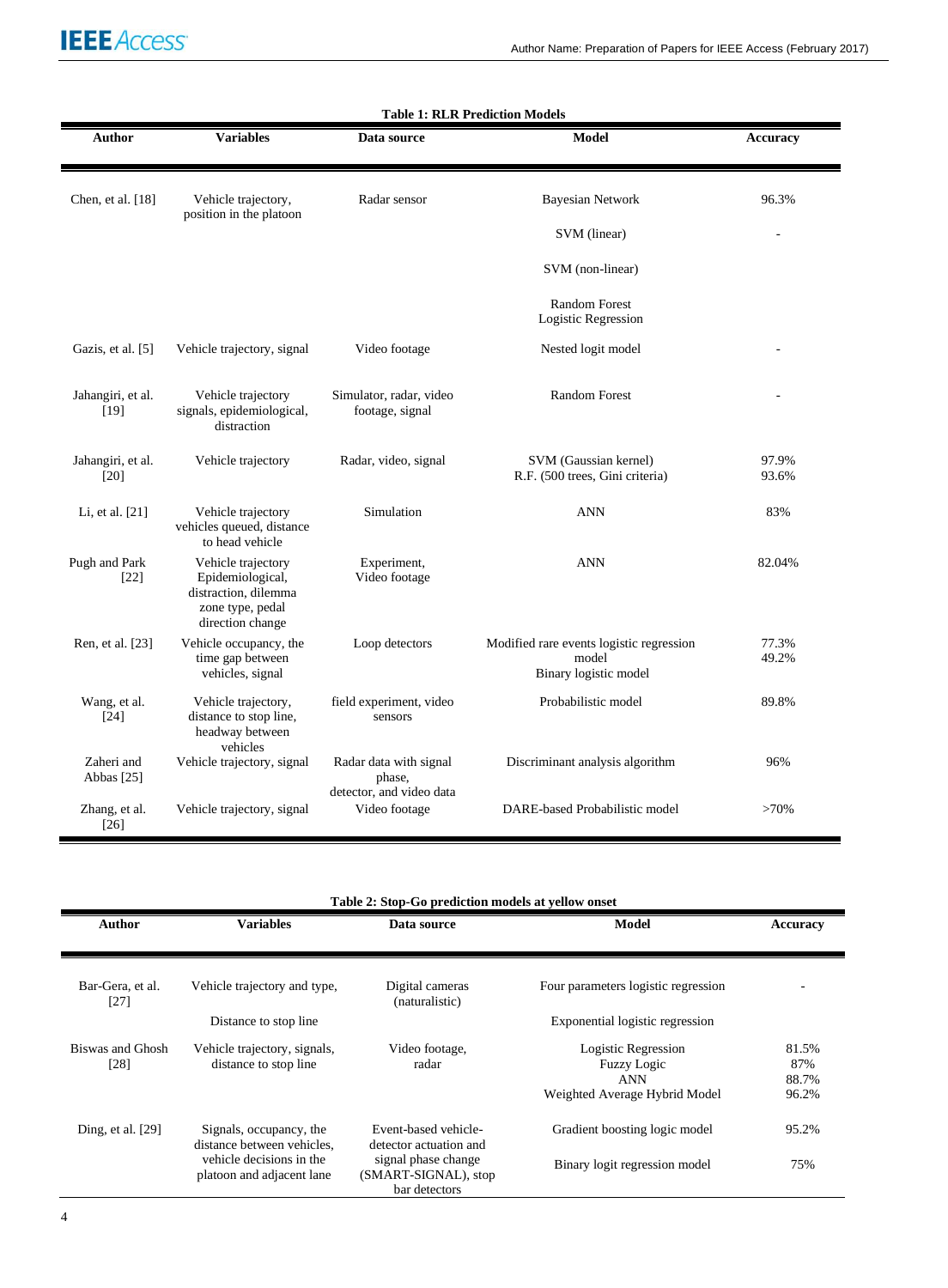# **IEEE** Access<sup>®</sup>

| Author                                  | <b>Variables</b>                                                                                                                                                    | Data source                        | Model                                                   | <b>Accuracy</b>              |
|-----------------------------------------|---------------------------------------------------------------------------------------------------------------------------------------------------------------------|------------------------------------|---------------------------------------------------------|------------------------------|
| Pawar, et al. [30]                      | Road geometry, lane<br>number, speed, distance,<br>time, vehicle type : (car,<br>truck, motorised two<br>wheeler)                                                   | Video footage                      | Probabilistic model                                     | 90.8%                        |
| Elhenawy, et al.<br>$[31]$              | Vehicle trajectory,<br>epidemiological, pavement<br>condition, driver behaviour                                                                                     | Onboard data acquisition<br>system | Logistic Regression<br>AdaBoost<br><b>Random Forest</b> | 84.2%<br>83%<br>82.8%<br>90% |
|                                         |                                                                                                                                                                     |                                    | <b>SVM</b>                                              |                              |
| Li, et al. $[3]$                        | Vehicle trajectory, signal,<br>position in the platoon,                                                                                                             | Video footage                      | Hidden Markov Model                                     |                              |
| Ghanipoor<br>Machiani and<br>Abbas [32] | occupancy/queue length<br>Vehicle trajectory, distance<br>to stop line, pavement<br>condition,<br>position in the platoon,<br>distraction                           | Driving simulator                  | Discriminant analysis                                   | 99.4%                        |
| Pathivada and<br>Perumal [33]           | Vehicle trajectory and<br>vehicle type: (motorised two<br>wheeler, car, truck,<br>motorised three wheeler),<br>signals, distance to stop line,<br>intersection type | Video footage                      | Binary logistic regression                              | 83.3%                        |
| Che Puan, et al.<br>$[34]$              | Vehicle trajectory and<br>vehicle type: (passenger car,<br>truck, bus, heavy truck,<br>motorcycle), distance to stop<br>line, position in the platoon               | Video footage                      | Binary logistic regression                              |                              |
| Tan, et al. [35]                        | Vehicle trajectory, distance<br>to stop line                                                                                                                        | Video footage                      | Discrete choice model                                   |                              |
| Savolainen [36]                         | Distraction, epidemiological                                                                                                                                        | Driving simulator                  | Random parameter logit                                  |                              |
|                                         |                                                                                                                                                                     |                                    | Latent class logit                                      |                              |
| Wang, et al. [37]                       | Vehicle trajectory, signals                                                                                                                                         | Video footage                      | Gazis Herman Maradudin Model                            |                              |
| Zhou, et al. $[8]$                      | Physiological                                                                                                                                                       | EEG, simulator                     | <b>BPNN</b>                                             | 91.4%                        |

#### **III. CAUSES AND CONSEQUENCES OF RLR AND SAG BEHAVIOUR**

Understanding the psychology behind RLR and SAG behaviour is a necessary step to identify the critical parameters for use in predictive models. RLR and SAG are often associated with misjudgment at the onset of a yellow light, where the driver requires an immediate and decisive action during the approach to the intersection, known as the dilemma zone [38, 39]. Indecision in this zone can lead to the driver stopping or accelerating at an inappropriate time, resulting in a crash. Decisive actions at the dilemma zone during the amber signal may also result in RLR. Transportation researchers defined the dilemma zone as either type I or type II [39-42]. Dilemma zone type I is likely to occur due to inadequate intersection planning with an inaccurate sensor setup and signal timing [43, 44]. The Dilemma Zone at a four-armed signalised intersection is presented in Figure 2.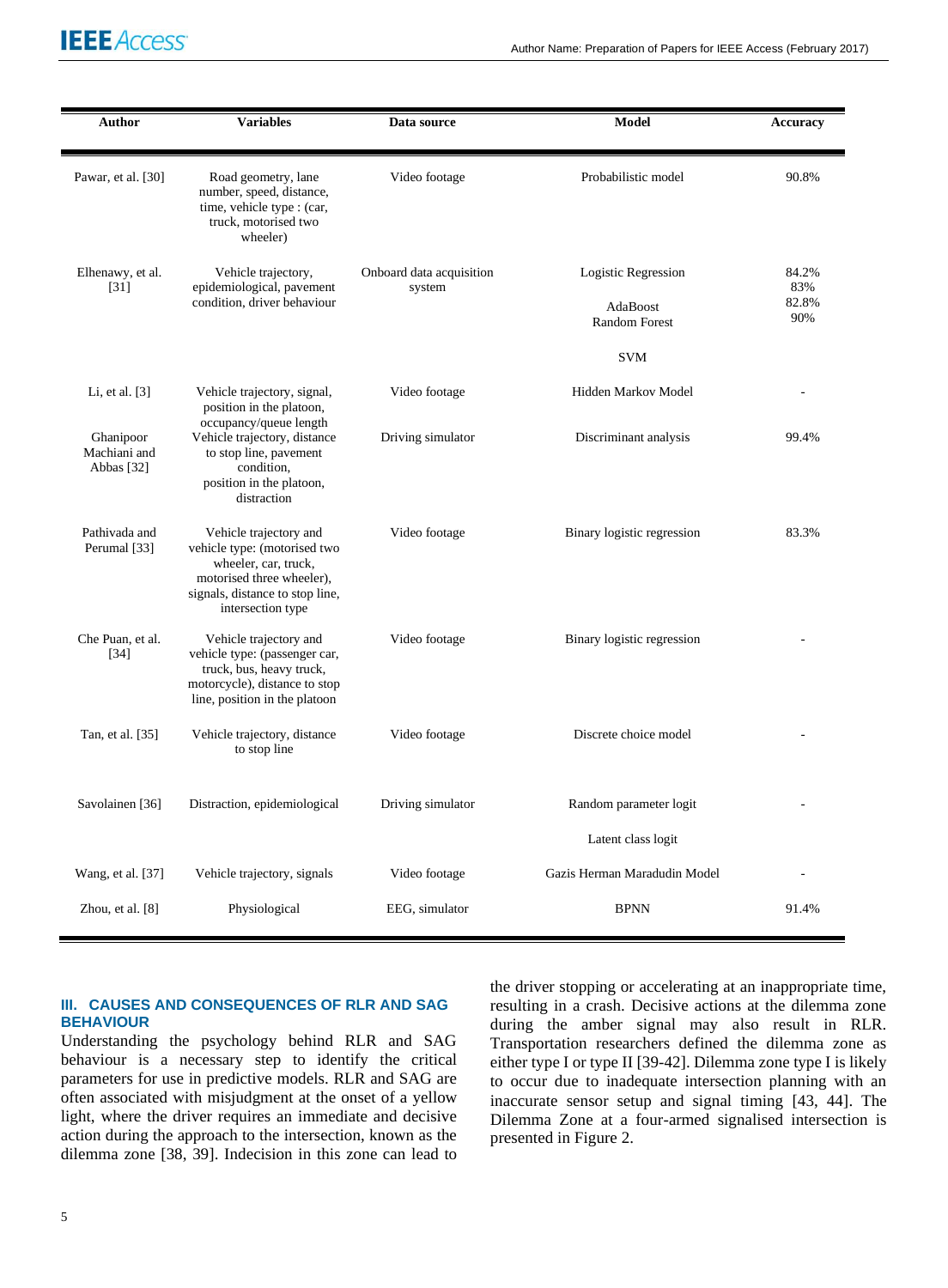

FIGURE 2**.** Dilemma zone detection in four-armed signalised intersection [Example is for the right-hand driving condition] [14, 38, 39] (https://icograms.com/icograms-designer.php).

In the dilemma zone, drivers are less likely to maintain the necessary distance to avoid collisions when instant breaking is required. This may be the result of the yellow signal turning red while the driver is within the intersection, potentially causing a right angle collision [5]. In dilemma zone type II scenarios, drivers are indecisive when actions are required [41], for example, when drivers stop at the onset of yellow but intend to run the intersection if they are near the stop line [45]. This indecision has been termed as the option zone, and it is unwise to underestimate this problem in road safety considerations [32]. The stochastic behaviour of drivers near the intersection, such as the type II dilemma zone, is seldom predictable, and such behaviours are likely to be associated with fatal crashes and serious injuries [38]. RLR at signalised intersections can lead to different types of crashes, but most commonly are rear end [46] and right angle

collisions. A rear end crash is likely to occur from the sudden stopping decision by the driver of a lead vehicle at the yellow phase [47, 48], while a right angle crash can be the result of RLR at the yellow onset [5, 6, 49] Rear end collisions often result in minor injuries, such as whiplash [46], while right angle crashes are likely to result in higher injury severity outcomes due to the dissipation of higher kinetic energy of such crashes. Based on a Florida study in 2006, approximately 45% of right angle crashes resulted in incapacitating, non-incapacitating and fatal injuries [50]. Speeding and acceleration were found to be important factors in right angle collisions by Ogden and Newstead [51], noting that misunderstanding, driving inexperience, vehicle type and the number of lanes also contributed to right angle collision risk. Rear end (a) and right angle (b) collisions are shown in Figure 3.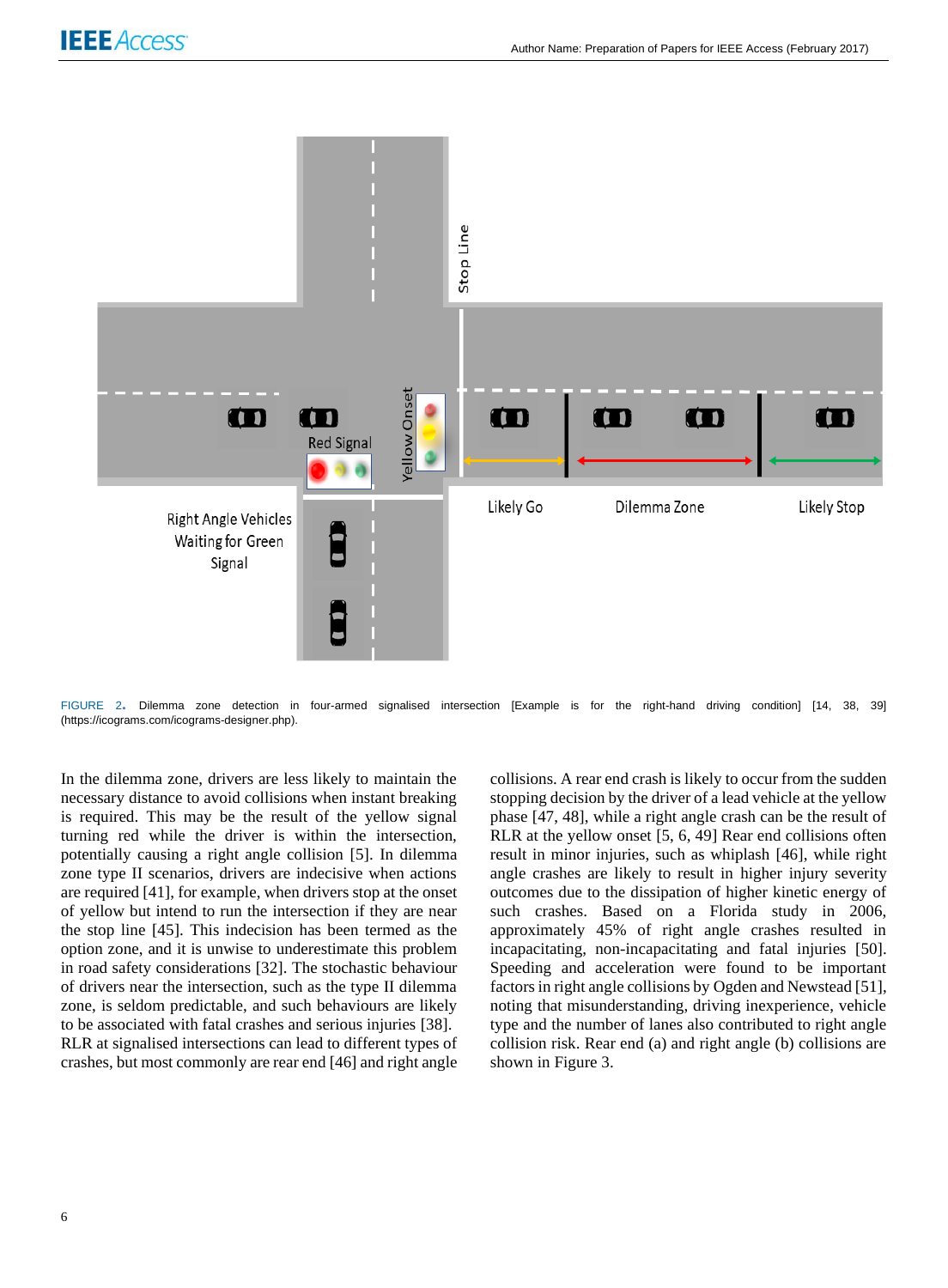

FIGURE 3. Traffic collisions in the dilemma zone due to red light running: (A) the rear end collision, (B) the right angle collision. [\(https://icograms.com/icograms](https://icograms.com/icograms-designer.php)[designer.php\).](https://icograms.com/icograms-designer.php)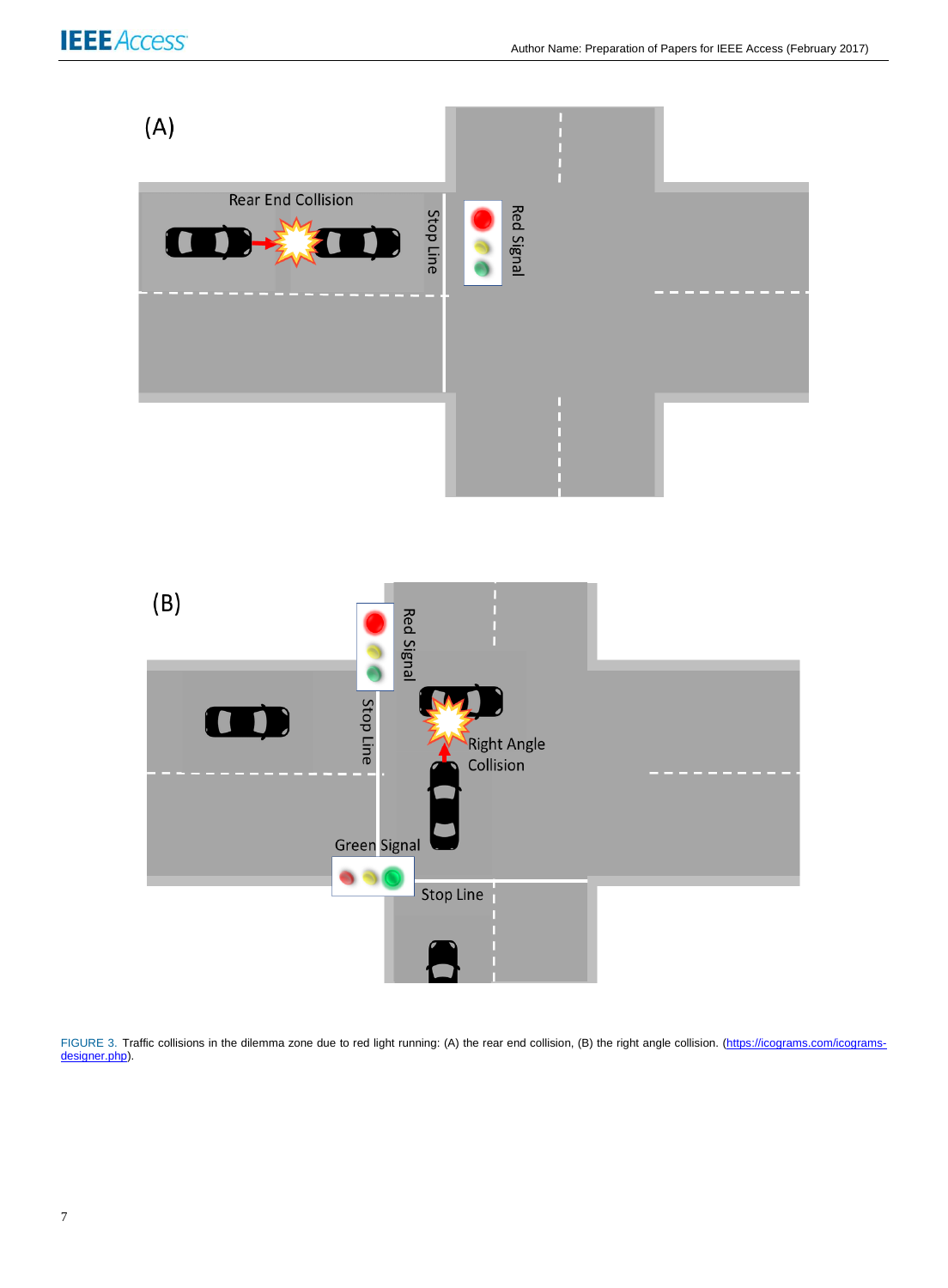#### **IV. RESULT AND DISCUSSION ON PREDICTION OF RLR AND SAG BEHAVIOUR**

Different driving features and human characteristics like reaction time, lane positioning, maneuvering, frequency of using the car horn, heart rate and eye movement have been noted to influence driver response at the intersection [52-54]. Differences in the driving experience, such as the difference between professional and non-professional drivers, also impact the likelihood of a driver engaging in RLR. For instance, taxi drivers have been shown to have a higher probability of engaging in RLR but have lower crash rates [55]. Some external distractions such as cell phone interfaces and phone calls have been identified as having a significant impact on driver behaviour at the dilemma zone [44]. The influence of weather on driver behaviour has also been shown to be significant [56]. Chen, et al. [57] mentioned that snow weather might increase the likelihood of engaging in RLR, but more data was necessary to confirm this claim. Some vehicle-related characteristics such as speed and pedal activity have been used to predict driver behaviour [58]. External prediction methods, such as video surveillance, have proven useful as a less intrusive method of measuring predictor variables [3]. More intrusive methods, such as electroencephalogram (EEG), can be used to give incredibly accurate information about drivers speeding behaviour which will help in SAG behaviour prediction [8] though this method is still considered too intrusive for commercial implementation.

Several different models of RLR and SAG behaviour prediction have been adopted which utilise the aforementioned variables. These models include the logistic regression model, Bayesian model, Probit model, decision tree model, agent-based model, and the fuzzy logic model incorporated with a classical logic model [55, 59-73]. Pathivada and Perumal [74] performed some research utilising numerous controlled experiments in India, including both two- and three-wheeler vehicles with cars and trucks to analyse mixed traffic conditions and employed binary logistic regression models from different experimental data to demonstrate driver behaviours at the dilemma zone. However, their experimental data did not include intersection geometry, surrounding land-use, signal visibility, driver knowledge on signal phases, type of vehicle, emotional state of the driver or distraction due to in-vehicle technology attributes [33, 38, 74]. The effect of surrounding vehicles on RLR at the dilemma zone has also incorporated the level of aggressiveness exhibited by drivers at the onset of the yellow signal. Pathivada and Perumal [38] used a statistical approach to SAG behaviour prediction, which analysed driver behaviour on homogeneous and mixed traffic conditions. Predictions of RLR have also been extended to connected vehicles in mixed traffic conditions by integrating connected vehicle data and traffic sensor information. From analysing Table 1 and Table 2, the number of RLR and SAG studies based on modelling technique and predictor variables are shown in Table 3 and the significance of these predictor models based on their use

in number of models in different RLR and SAG studies is shown in Table 4.

| No of Studies                                | <b>RLR</b>            | <b>SAG</b>     |               |
|----------------------------------------------|-----------------------|----------------|---------------|
| Modelling                                    | Machine Learning      | $\overline{c}$ | 2             |
| Techniques                                   | Neural Network        | 2              | 3             |
|                                              | Regression            | 2              | 6             |
|                                              | Discriminant Analysis | 1              | 1             |
|                                              | Probabilistic         | $\overline{c}$ | 1             |
|                                              | Other                 | 1              | 5             |
| Predictor                                    | Trajectory            | 9              | 9             |
| Variables                                    | <b>TTI</b>            | 4              | 8             |
|                                              | <b>DTI</b>            | 8              | 7             |
|                                              | Other Vehicles        | 5              | 5             |
|                                              | <b>Yellow Time</b>    | 4              | 6             |
|                                              | Epidemiological       | 1              | $\mathcal{R}$ |
|                                              | Vehicle Type          | 0              | 3             |
|                                              | Other                 | 3              | 7             |
| Total Article Number Considered in the Study |                       | 10             | 13            |

Table 3: RLR and SAG studies for different modelling techniques and predictor variables

Table 4: Significance of predictor variables

| <b>Predictor Variables</b> | Significance in Number of Models used in<br>Selected SAG and RLR Articles |                                   |  |
|----------------------------|---------------------------------------------------------------------------|-----------------------------------|--|
|                            | Significant                                                               | Considered But Not<br>Significant |  |
| Trajectory                 | 8                                                                         | 4                                 |  |
| TTI                        | 6                                                                         | 5                                 |  |
| DTI                        | 6                                                                         | 3                                 |  |
| <b>Other Vehicles</b>      | 5                                                                         | 4                                 |  |
| <b>Yellow Time</b>         | 5                                                                         | 4                                 |  |
| Epidemiological            | 3                                                                         | $\mathfrak{D}$                    |  |
| Vehicle Type               | 3                                                                         |                                   |  |
| Other                      | 8                                                                         | 2                                 |  |

#### *A. DISCUSSION ON MODELS SELECTION AND PREDICTION ACCURACY*

In predicting RLR and SAG behaviour, logit-based models have been the most common, followed by neural networks and random forest. The binary logit model is considered standard due to the binary decision of SAG or run versus do not run in the case of the RLR decision. When considering RLR prediction, regression has been adopted in fewer studies compared to stop-go decision studies. Several variations of this model have been proposed and are demonstrably better.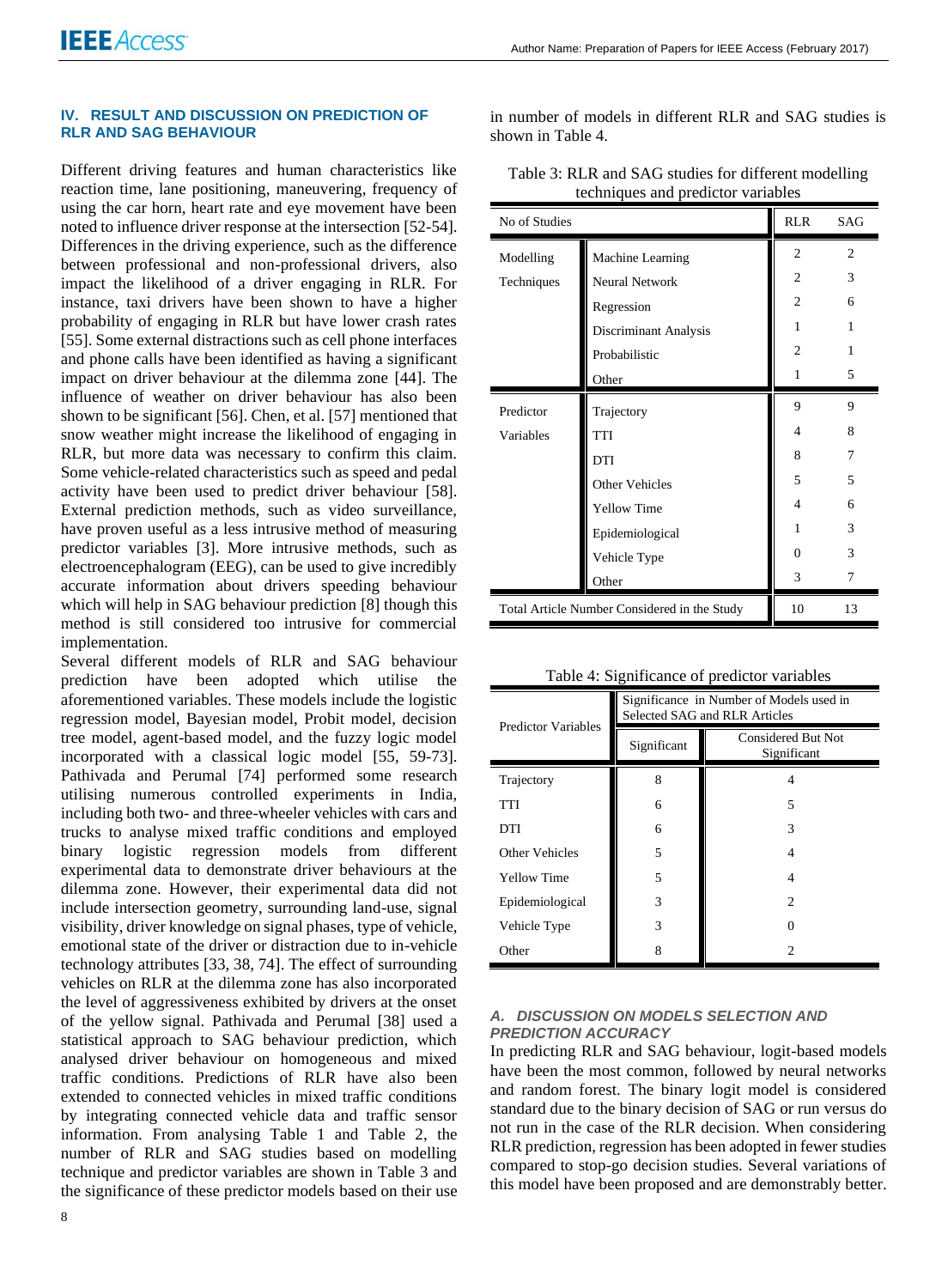The accuracy of binary logistic regression models is typically found to be lower than other logit-based models, with the exception of work performed by Pathivada and Perumal [38]. Model accuracy is heavily influenced by the data collection technique. For instance, accuracy produced by loop detectors for binary logit models was inferior to the

accuracy of SMART-SIGNAL detectors [29] and video recording and analysis [38]. Multinomial logistic regression models have proven to be accurate, with all accuracies reported at over 80%. The model types employed for examining RLR and SAG decisions are illustrated in Figure 4.



FIGURE 4. Comparison of model types found in the study for RLR and SAG behaviour

Extensions of these basic logistic regression models have been adopted by several authors [23]. The use of modified rare events logistic regression by Ren, et al. [23] was identified to provide a better fit in recognising RLR events. The model accuracy was considerably higher than the binary logistic model the authors tested. However, the modified rare event logistic regression model by Ren, et al. [23] showed reduced performance when compared with other model performance. The performance reduction of the rare event logistic regression model is likely due to the data source solely being based on data from a single loop detector 122m from the stop line. Random parameter and latent class logit models have been used to analyse signal timing strategies [36]. Based on the research findings by Savolainen [36], drivers were more partial to stop when warning flashes and enforcement cameras were present. Four parameter and exponential logistic regression models were used to estimate the actual entrance time of vehicles at an intersection [27]. Lower residuals were achieved for the exponential logistic

regression model for most of the intersections considered in the analysis.

Machine learning models have also proven to be quite accurate in predicting RLR and SAG behaviour, with neural network-based models the most prominent, followed by random forest. The incorporation of simulation [21], video footage [22], radar [28] and EEG signals [8] as data sources to produce high accuracy neural network models demonstrates the robustness of this technique. However, the lack of models which incorporate lower resolution data, such as loop detectors, means they may be less appropriate than more rudimentary models in some circumstances. A weighted average hybrid model (WAHM) proposed by Biswas and Ghosh [28], which is a coupling of ANN and fuzzy logic models, was shown to have an incredibly high level of accuracy (96.15%) when detecting both crossing and stopping vehicles.

Random forest and AdaBoost models have been used with several different optimal hyperparameters for RLR behaviour prediction. Jahangiri, et al. [19] used 800 trees,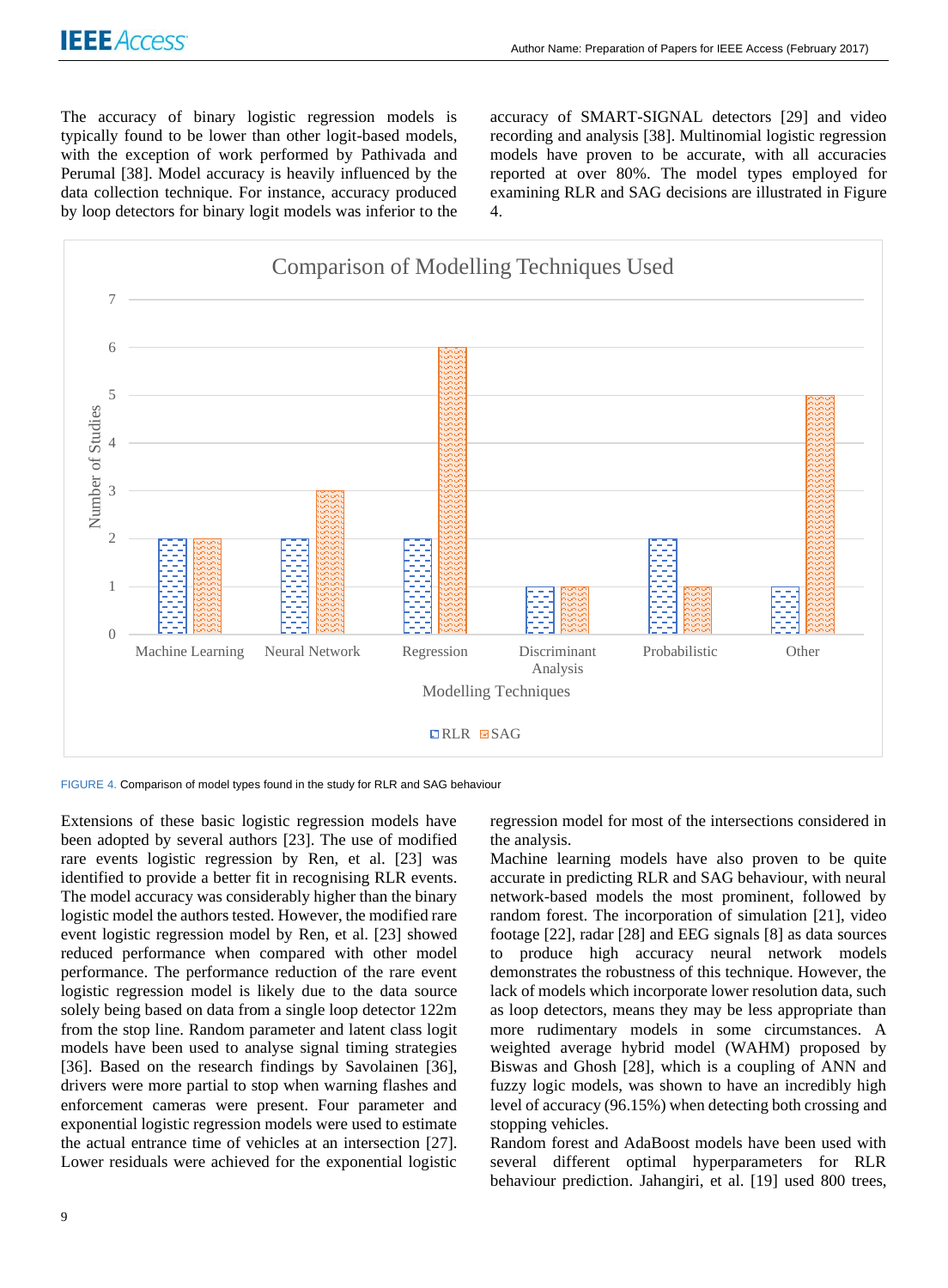with 6 factors considered per tree. Jahangiri, et al. [20] used 500 trees and 2 factors per tree. Conversely, Elhenawy, et al. [31] only used 50 trees in their study regarding the impact of driver aggression on RLR events. Findings from Elhenawy, et al. [31] and Jahangiri, et al. [20] showed that, in comparison to other models tested, the random forest was a poor performer in terms of SAG behaviour prediction that has reasonable, due likely to the tree-type structure of the model not being able to capture the nuances of a driver's decision to run a red light. Neither of these models considered leading vehicle behaviour, which is often an influential factor in drivers' SAG and RLR behaviour prediction.

Other machine learning models, such as SVM and discriminant analysis, have demonstrated very high levels of accuracy. SVM with a Gaussian kernel scored 90+% in studies where both were used. Similarly, discriminant analysis (DA) has shown to be the best performing model in terms of accuracy, scoring over 95% accuracy. However, the ability to adapt these DA models for realistic use is ambiguous, considering simulator studies are vastly different to observational studies, and the data sourcing and postprocessing required to produce the inputs into these models is time-consuming. By contrast, SVM models have used

lower resolution observational data and still maintained good levels of accuracy.

Probabilistic models have also been shown to have inherent advantages over their deterministic counterparts and have incorporated DARE into their formulations. The use of point detectors [26] and inductive loop detectors [24] in these models demonstrate their usefulness for SAG behaviour prediction, as these only require rudimentary technology, which has been more commonly implemented than other data capture devices (i.e. video footage followed by postprocessing). Since there are only two probabilistic models with largely varying degrees of accuracy, it is difficult to know whether this method is accurate. The Bayesian network (B.N.) model used 17-day historical radar data to build the prediction model and achieve a high level of accuracy [18]. Notably, the B.N. model, which considered all features performed better than R.F., non-linear SVM and logistic regression. Importantly, the findings of the research by Chen, et al. [18] suggested that continuously monitored trajectory, used as a data source, produced a significantly better model than inductive loop detector data. A comparison of model accuracy and the data types used are illustrated in Fig 5.



FIGURE 5. Comparison of reported model accuracy for different data collection methods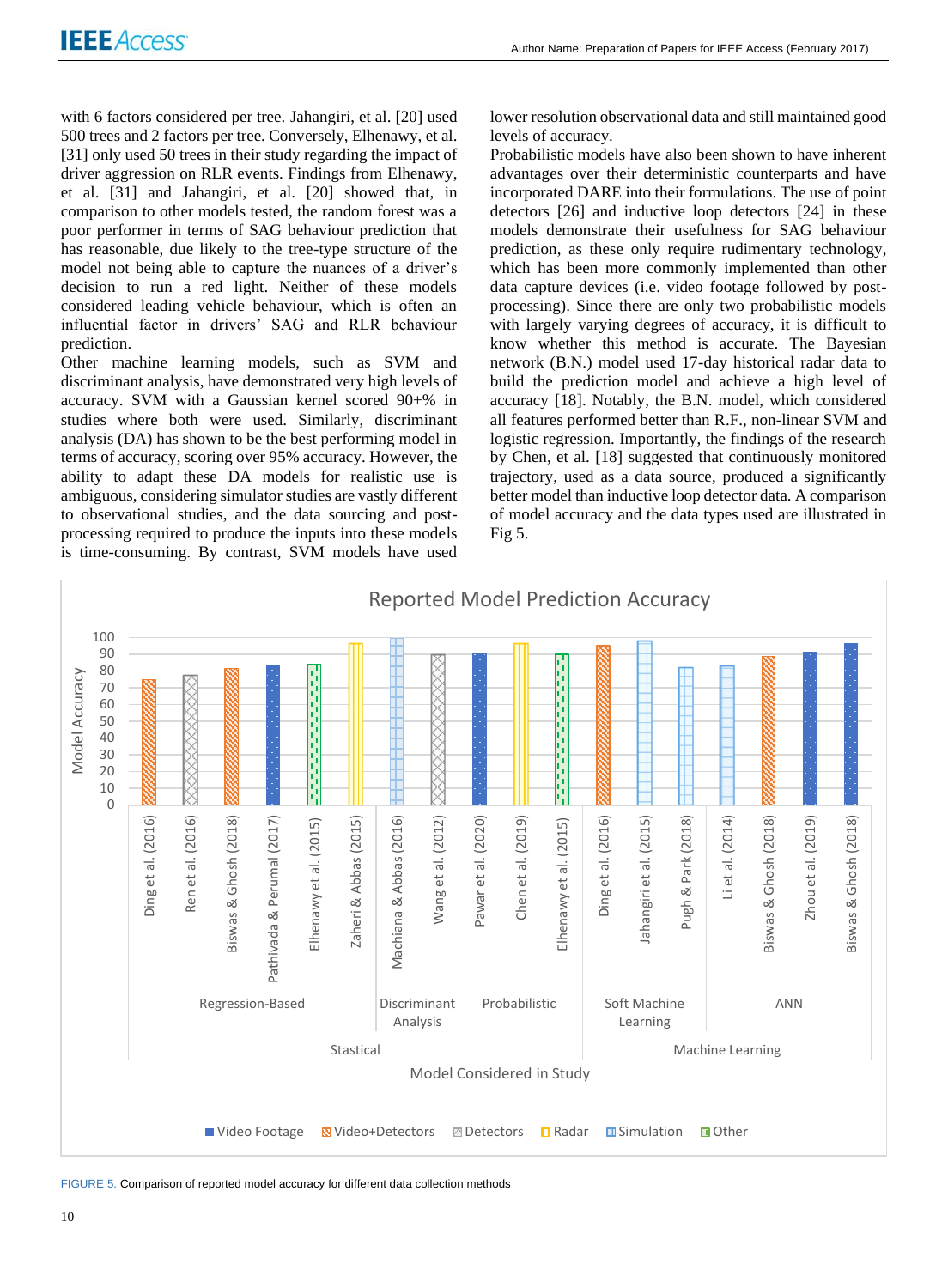*B. PREDICTOR VARIABLES CONSIDERED IN STUDIES* Several predictor variables are consistently highlighted within the literature and used to identify RLR and SAG decisions made by drivers. Of these variables, time-tointersection (TTI), distance-to-intersection (DTI), vehicle trajectory related variables, consideration of other vehicles, yellow time remaining, epidemiological and vehicle type are

the most commonly found. Other variables identified within the literature (denoted 'Other') included driver aggression [31], pavement condition [31, 32], distraction [36], physiological signals [8] and police presence [32]. The frequency in which these variables appear within the literature reviewed is illustrated in Figure 6.



FIGURE 6. Common predictor variables identified in RLR and SAG studies**.**

Of these papers, few have indicated the most significant of all predictor variables considered. Variables were considered significant if the p-value in the regression was less than 0.05 in some cases [31, 34]. Other authors preferred a p-value of 0.01 to demonstrate significance [23, 29, 32, 33]. Gates, et al. [75] used model elasticity to identify which features were most indicative of RLR behaviour [75]. Moreover, feature importance from random forest models produced by Jahangiri, et al. [19], [20] identified which predictor variables are best in identifying RLR. Here, variables were considered significant if stated so by the author. Models which included common variables were compared to the number of models which identified the variable as significant. These findings of the comparison of the number of statistical models which considered a common variable and those which found the common variable significant are demonstrated in Figure 7.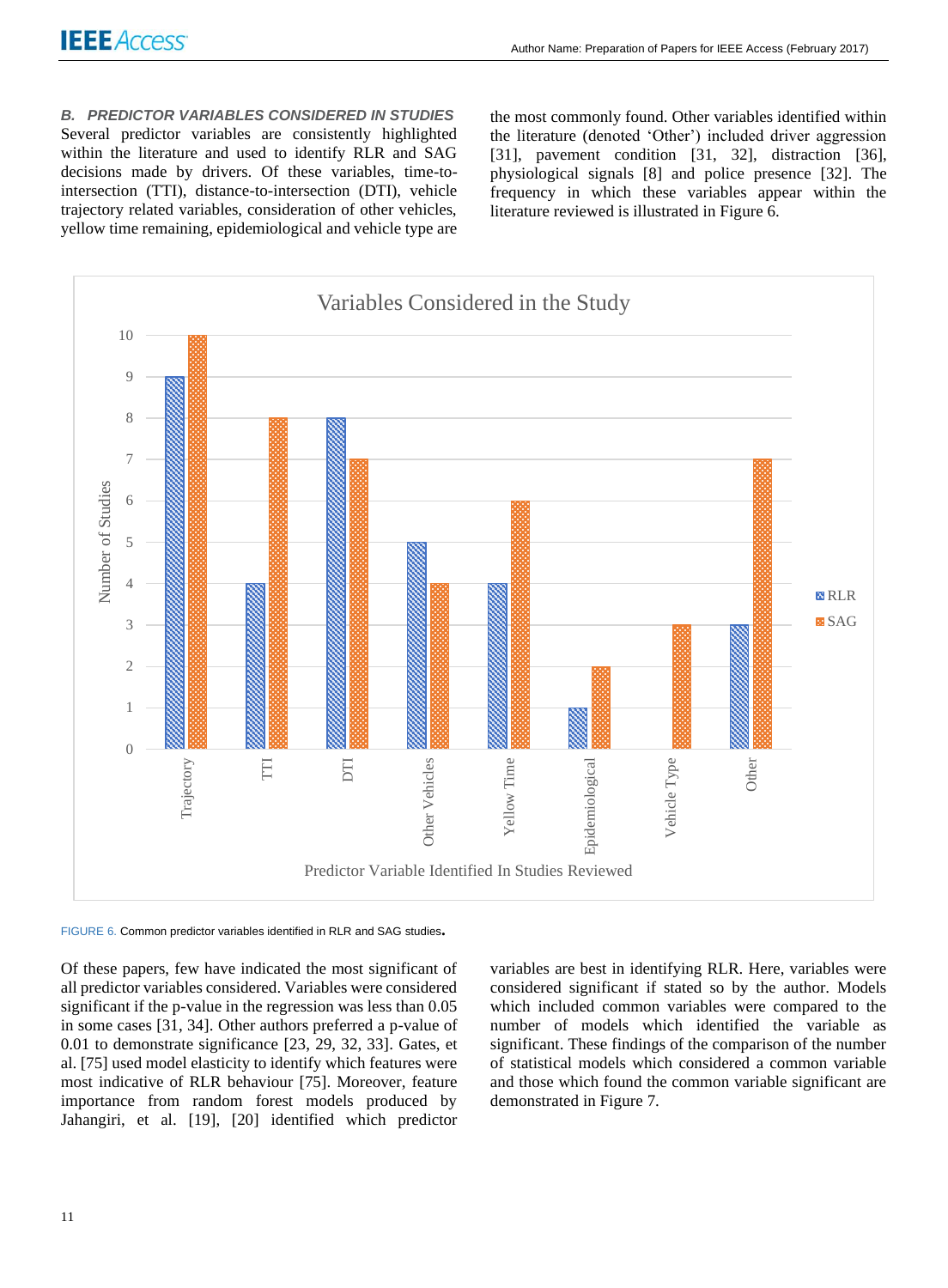

FIGURE 7. Comparison of the number of statistical models which considered a common variable (orange+blue) and those which found the common variable significant (blue).

Figure 7 indicate that TTI and yellow time remaining are highly relevant in predicting RLR and SAG behaviours. Yellow time remaining is demonstrably one of the best indicators of SAG decisions and RLR. Each statistical model has a p-value of less than 0.01 [23, 29, 33]. Ding, et al. [29] extended the notion of statistical significance by performing gradient boosting and feature importance rankings, showing that yellow time remaining ranked first, with a relative importance of 57.42%. Gates, et al. [75] used elasticity to determine the importance of the yellow time remaining and found that this value was 125.5%, more than three times higher than the second most important variable, which is platooning behaviour. The behaviour of surrounding vehicles, especially the leading vehicle, have a significant influence on a driver's SAG decision and participation in RLR behaviour [23, 29, 33]. This surrounding vehicle impact has been extended beyond vehicles within the same lane in SAG and RLR behaviour. For instance, Gates, et al. [75] found vehicles were 41% more likely to commit RLR if they were travelling as a platoon of vehicles. These findings of Gates, et al. [75] were corroborated by Ren, et al. [23], who

successfully incorporated car behaviour in adjacent lanes into their prediction model, and studied in-depth by Ding, et al. [29], who found that the time gap between a vehicle and its leading vehicle was the second most important feature considered, with a relative importance of 21.12%.

Trajectory and DTI are often considered, albeit with mixed results in terms of predictor significance. Trajectory most commonly observes the speed or mean speed of a vehicle prior to the intersection [19, 20, 31-34, 75]. Some authors have extended mean speed to consider accelerations [19, 20, 23]. However, acceleration did not demonstrate any superiority to speed, and, in the case of Jahangiri, et al. [19], the maximum acceleration and decelerations were ranked lower than the velocity at the yellow onset. In the case of Elhenawy, et al. [31], speed was significant in their original logistical model but became insignificant once driver aggression was included in the model.

While it appears DTI performs poorly, it has only been found insignificant in two studies [32, 75]. One issue with this DTI measure is that it is similar to TTI in that it attempts to gauge RLR and SAG behaviour without considering variable speed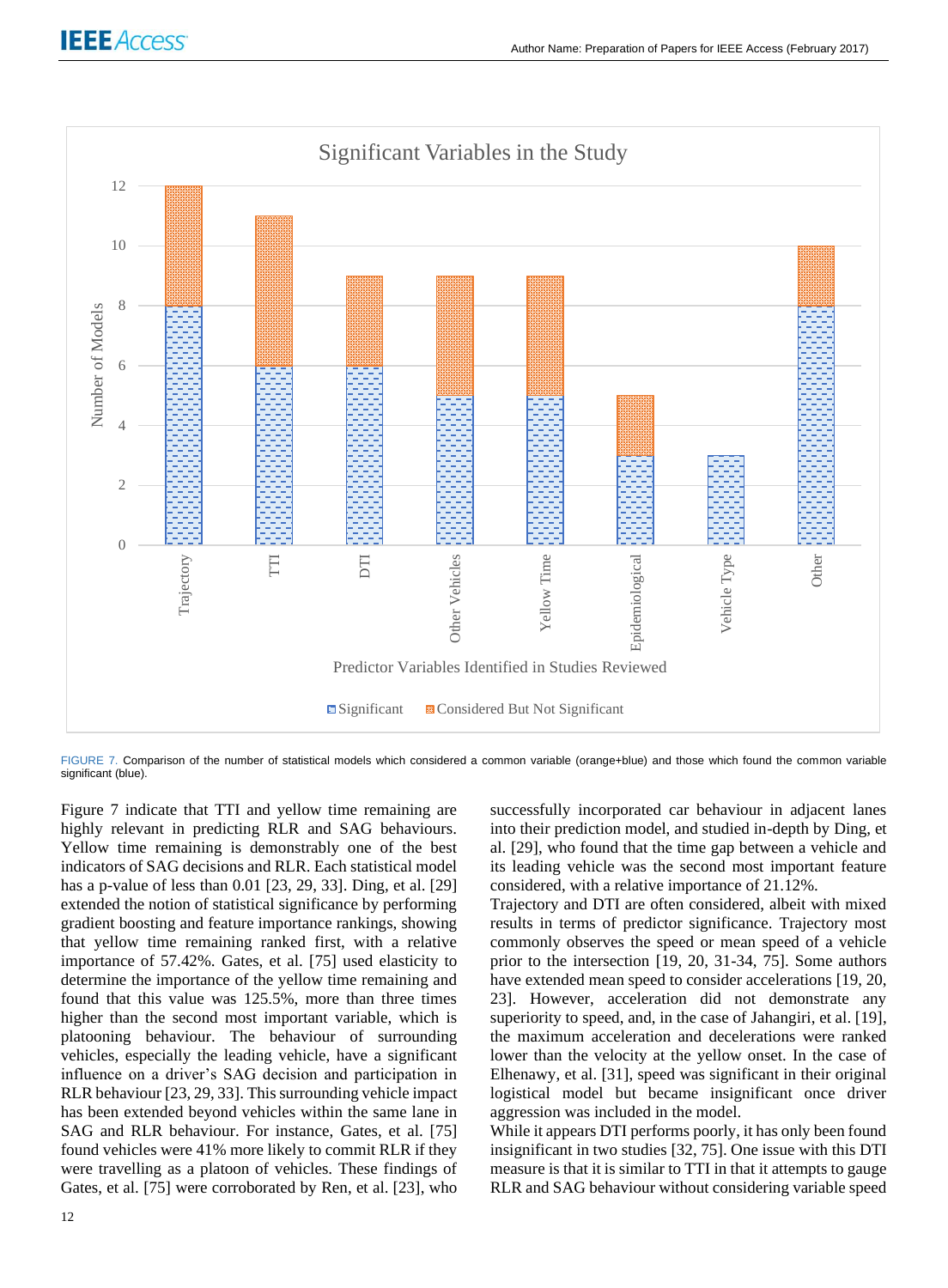limits. The closer the DTI is measured to the intersection, the better the model will be at predicting these driver decisions [26]. Thus, it is difficult to discern whether DTI is an inappropriate measure or whether the measurement distance was simply too far in these studies to make it a viable predictor variable. Each study, which states variable significance, either considered both TTI and DTI significant or only considered one of the measures, thereby making it difficult to compare. The only study that performed a direct comparison of TTI and DTI is Jahangiri, et al. [19], who found the feature importance of TTI was the highest of all variables, whereas DTI was only third.

Epidemiological factors typically included were the age and gender of the participant. Elhenawy, et al. [31] found that age was significant, while gender was not. These findings corroborate with those from Jahangiri, et al. [19], who ranked gender as the 10<sup>th</sup> and 11<sup>th</sup> most important factors, whereas age ranked significantly higher at  $7<sup>th</sup>$ . Vehicle type is typically insignificant, as demonstrated by Che Puan, et al. [34]. While Pathivada and Perumal [33] found different vehicle types significant or insignificant, these were not grouped into a categorical variable, therefore making it difficult to discern whether this class as a whole had a significant impact on stop-go decisions.

'other' variables considered in RLR and SAG behaviour prediction are generally insignificant. Pavement condition has never been demonstrated as significant [31, 32], nor has police presence [32] or secondary task interactions [20, 32]. Drivers' aggression was found a significant parameter for stop go behaviour prediction [31] and also variables closely related to other vehicles, such as queue length and occupancy [23].

# **V. COUNTERMEASURE TECHNOLOGIES**

Given the large impact of driver behaviour on RLR and SAG related collisions, it is necessary to analyse current models and technology which use driver behaviours to predict their intention to engage in RLR and SAG at intersections and pedestrian crossings. Ideally, these models are affordable and, most importantly, reduce the rate of road traffic collisions, injuries, and deaths as countermeasures.

Recently, a cooperative intelligent transportation system (C-ITS) has been recognised for safety implementation to reduce RLR and onset yellow events. In this system, vehicles are facilitated with C-ITS vehicle stations (V-ITS-S) and communicate with other vehicles and infrastructure nearby regarding the prediction and warning of safety-critical situations such as advanced red light warning and warning for vulnerable road users (VRU) crossing at the signalised intersection. This technology extends driver senses by producing safety warnings. For instance, it provides safety information even when the driver has a poor line of sight and so helps maintain robust road safety at intersections and pedestrian crossings [76-78].

Similarly, the Dynamic all red extension (DARE) system is designed to prevent collisions from occurring during RLR violations [79]. The DARE system automatically maintains the red signal at all intersection legs to reduce RLR violations. It does so by extending the red interval time dynamically by predicting a driver's intent to engage in RLR. By manipulating RLR violations, this system also prevents right angle collisions [80]. Proper implementation of such technologies may improve driver behaviour prediction prior to RLR at the signalised intersection.

Though prediction is important, systems need to be in place when these models fail to predict/identify RLR. Several collision prevention systems have been identified and are discussed in the following sections as a secondary set of countermeasures against RLR.

# *A. ALL RED EXTENSION AND DYNAMIC ALL RED EXTENSION (DARE)*

DARE has primarily seen use in Europe, Australia, and the USA to reduce collision rates which would typically occur as a result of RLR. It is considered one of the leading right angle collision mitigating technologies for RLR vehicles. In 2011, the North Carolina transportation department implemented DARE in nine traffic signals across the state, analysing the impact of DARE on the driver's behaviour at the intersection [79]. By analysing kinematic motion and time to collision among vehicles, the all-red interval time was calculated for the vehicles running the red light after the dilemma zone [81]. If DARE is incorporated into C-ITS technology for real time implementation, RLR rates can be reduced significantly.

# *B. COUNTDOWN TIMERS*

Countdown timers are also being implemented on intersections worldwide. This technology displays the remaining time for the red signal to the driver. Psychologically, this comforts the driver [82] and ensures higher safety by reducing traffic entry on the red light [83- 85]. However, some studies have found that countdown timers actually increase the occurrence of RLR [86, 87] because a longer countdown timer may induce driver aggression, resulting in traffic violations [14]. Drivers often overly focus on countdown timers, and it becomes a method of distraction, resulting in the driver not focusing on their environment and being unaware of potential collisions [88].

# *C. ACTUATED ADVANCED WARNING SYSTEM (FLASHING LIGHT)*

The actuated advance warning system has an uninterrupted traffic monitoring facility in the dilemma zone and was introduced by The Nebraska Department of Transportation in the USA to predict the yellow onset at the signalised intersection. The actual advanced warning system can notify the driver of the SAG decision via signs and flashing signals based on the prediction [89-91]. A disadvantage of this technology lies within the signal display. The advanced stop warning signal, which indicates that drivers will soon have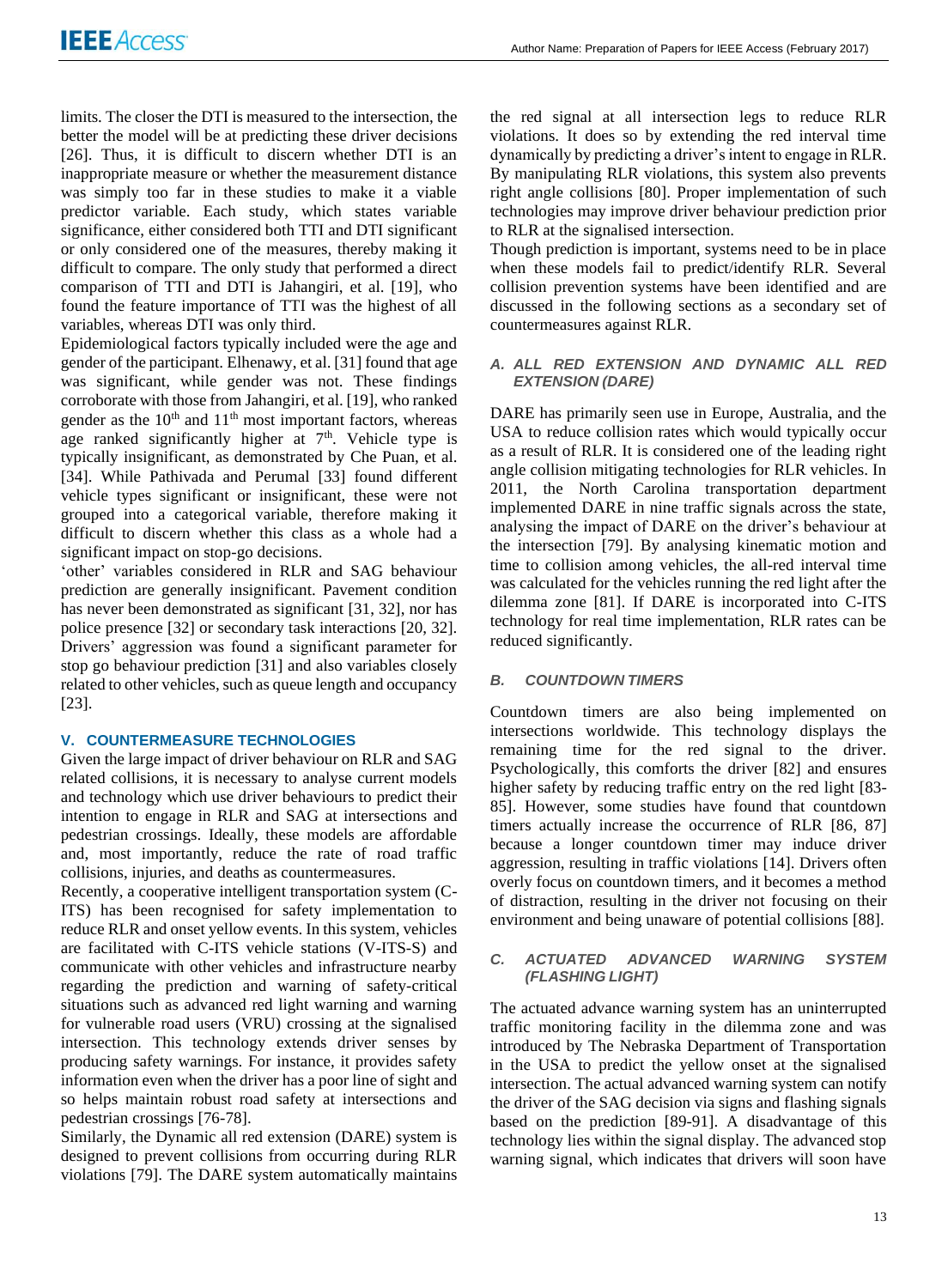to stop, has been confused with the need to immediately stop [92].

# *D. INTELLIGENT DRIVER WARNING SYSTEM (IDWS)*

The IDWS has been implemented via safety messages. In order to prevent a traffic collision, driver behaviour was predicted from both test track and motorway data. However, the models from motorway data showed some error characteristics as they considered essential input variables like controlled vehicle speed, range and range rate to the leading vehicle, and the throttle angle history. These parameters have not been considered sufficient for practical implementation of the technology, and further exploration of this technology is needed before it can be widely implemented [93].

# *E. COOPERATIVE VEHICLES INFRASTRUCTURE SYSTEMS (CVIS)*

CVIS has been implemented using a binary mixed-integer linear program (BMILP) to eliminate the dilemma zone issue, showing significant promise to reduce the traffic queue near the intersection. The capacity of CVIS was limited due to considering only two lanes and four dilemma zones [94]. It was proposed that more extensive testing in different environments was required to demonstrate the robustness of the BMILP.

# *F. CONNECTED VEHICLE (CV)*

CV technology is a widely studied area of vehicle safety that involves a semi-automated vehicle that supplies drivers with a warning or assisted information through the transmission of communication from vehicle to vehicle, vehicle to road users and infrastructure. Unlike other technologies, C.V.s are not heavily limited by proximity to the intersection and can supply the driver with essential safety information well in advance. However, the major limitation of this CV technology is that it requires all vehicles have this technology if they are to communicate between vehicles. It is, therefore, currently impractical to implement this technology commercially [95]. A recent European Union survey with 27,656 respondents identified 45% of respondents felt comfortable with the introduction of connected vehicles on the road [96]. Studies have utilised real-time data to analyse the impact of this technology on RLR using least-squares SVM learning models [97]. The promise of this technology to improve safety, particularly when combined with existing countermeasure technology, such as DARE, has garnered increasing attention recently [98]. Moreover, the advent of artificial intelligence has brought innovation, solving different problems of the connected vehicle technology that drive the connected vehicle technology to be used practically on-road [99-101] and maritime [102, 103] too.

ADAS has been developed to be incorporated at different levels of autonomous driving, including connected vehicles. Significant efforts have been making to improve ADASbased algorithms within autonomous vehicles [104]. Also, innovative controllers have been designed to regulate vehicle speed and detect obstacles in front of the vehicle [105]. In order to avoid collisions due to lane changing manoeuvres, human-machine interactions are implemented using a predictive control framework based on corrective torque optimisation [106]. The American Automobile Association recommends that if driver awareness can be improved using ADAS, doing so might save 2.7 million crashes, 1.1 million injuries, and 9,500 deaths per year [107]. A similar technology, Adaptive Cruise Control (ACC), can improve safety and be commercially viable by incorporating an onboard radar and camera to identify the primary target and regulate the vehicle speed limit. ACC systems not only ease driver effort but also prevent crashes. However, the acc system is limited in identifying target vehicles in neighbouring lanes and needs extensive research before it can be widely implemented [108].

# **VI. DISCUSSION ON COUNTERMEASURE TECHNOLOGIES**

Among the defined countermeasure technologies in this study, DARE is most effectively used to prevent traffic collisions as probable aftermath of red light violation. Usually, when the red signal is activated for any direction of the intersection to stop vehicles passage on that route, the right angle direction of the intersection is activated with a green signal to allow vehicle passage in a perpendicular direction of the stopped route. When a vehicle violates the red signal, it illegally appears in the intersection conflict zone. Meanwhile, the perpendicular side of the intersection is activated green signal, allowing right angle vehicles to appear at the intersection conflict zone as well that leads to right angle collision among a green signal vehicle and the red light runner. In order to remedy that deadly traffic circumstance, all red extension technology is imposed where the red signal is activated in all directions at the intersection for any predicted red light violation. This extends the red signal of the vehicles waiting at the right angle direction, delaying their green signal activation time. Such a formula improve road safety preventing deadly traffic collision but, at a time, imposes strong traffic fine ticket to the red light violating driver for violating traffic rules. Thus, all red extensions improve road safety. The DARE system is further improved and economical where the extension of red signal activation time for right angle vehicles are measured dynamically based on the time required for the red light runner to pass the conflict zone of the intersection. Moreover, the red light violation is prevented more precisely by incorporating the DARE system with CV technology where vehicles wirelessly communicate with other C.V.s and road infrastructures. Vehicle kinematic information and GPS position are easily tracked in CV technology using the embedded devices in vehicles and road infrastructures other than external cameras, and road signals can also operate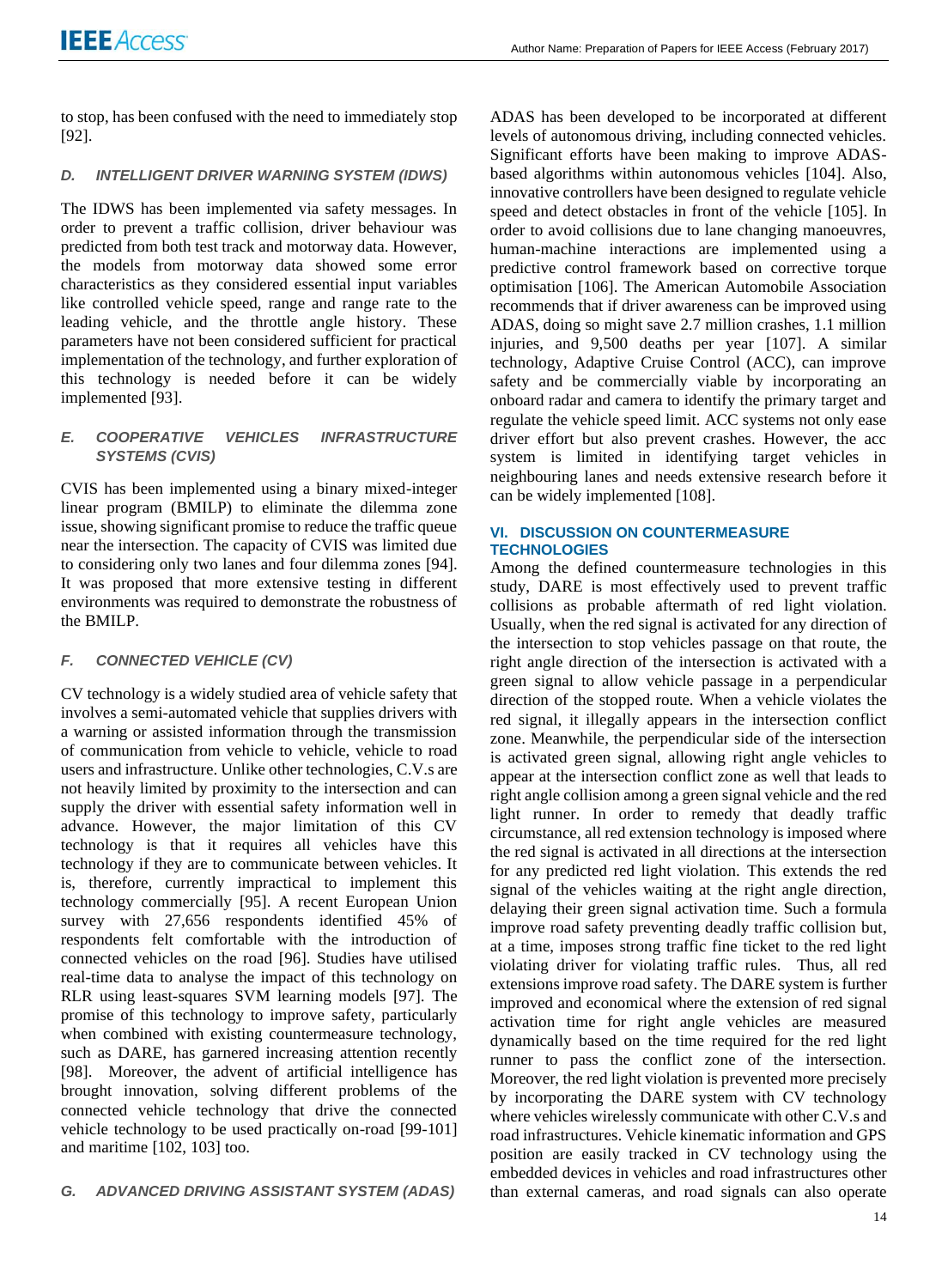dynamically, activating all red for any detected red light violation incident. With statistical and machine learning approaches (reviewed and discussed in section II) considering red-light running incidents as datasets, drivers' intend to violate the red signal is predicted earlier. This helps DARE and CV technology to get confirmed of the red light runner in advance, and they can take more accurate subsequent countermeasures using that time advantage.

Among the other countermeasures, countdown timers are also effective, but drivers often get more aggressive for extended countdown timers and rush to pass the conflict zone. The flashing light in the road signal confuses the drivers, especially in the dilemma zone. Drivers tend to stop immediately on the activation of the flashing light while they still have enough time to pass the intersection conflict zone. However, the following vehicle gets confused about the unexpected stopping behaviour of the reading vehicle that leads to the rear end collision in the dilemma zone. Considerably, ADAS is much reliable to prevent any type of collisions, but it is very expensive to install ADAS in all vehicles individually.

# **VII. RESEARCH GAPS AND RECOMMENDATIONS**

Some research gaps on RLR behaviour prediction using connected vehicle technology are discussed below:

Predicting driver RLR behaviour prediction within C.V.s and issuing appropriate warnings is complex, with limited research going beyond the use of traditional machine learning and shallow artificial neural network approaches to create prediction models. Deep neural networks represent an excellent opportunity to advance the understanding of these RLR behaviours with accurate predictions and can be achieved by analysing naturalistic driving datasets. Then the accuracy and robustness of soft machine learning and shallow artificial neural network models can increase if they are trained on a broad range of different contexts. If this data includes trajectory information at signalised information that changes with time sequence order, then time series prediction of RLR behaviour using recurrent neural network models can be used as a highly accurate prediction method, even more so than deep neural network models. The development and implementation of these models is the next step in improving RLR behaviour prediction modelling.

Combining DARE countermeasure technology with C-ITS has the potential to predict RLR behaviour. However, the robustness of the technology needs future improvement. Though countdown timers at intersections are welcoming and easy to implement, researchers need to understand why this technology sometimes increases red light violations [87]. It is necessary to implement variations of this technology were, such as internal modifications or implementation with C-ITS, so that safety can be further improved. Studies into the distraction of countdown timers are also necessary so that these increases in red light violations can be mitigated.

• Increasing features for model input improve the performance of RLR behaviour prediction models.

Intersection geometry, surrounding land use, day and night period difference, peak hour, signal visibility, and emotional state of the driver are some of the many additional parameters which may lead to better prediction accuracies of RLR prediction models.

Though research has primarily focused on heterogeneous traffic conditions with conventional vehicles for RLR behaviour prediction, mixed traffic conditions should be taken into consideration for RLR behaviour prediction, including conventional vehicles with connected vehicles and autonomous vehicles.

Implementation of more precise measuring technologies such as using EEG signals based sensors for RLR behaviour prediction is a recent invention, but it needs major updates in sensor technologies to be used feasibly and presents a good balance between high data quality and participant comfort [8].

Eliminating trajectory and GPS errors as model inputs [109] must improve the data noises and scenario labelling, which help in increasing RLR behaviour prediction using supervised learning machine learning algorithms.

# **VIII. CONCLUSION**

Traffic violations and collisions for RLR and improper turning take a toll on human life and property. Millions in budget and countless efforts have been used to improve road safety; however, traffic collisions which result from RLR are still too high. Evidently, RLR is primarily caused by the intentional act to engage in RLR behaviour, and the unintentional act caused by the SAG decision within the dilemma zone. The review of SAG and RLR prediction models, their parameters and data collection methods confirmed that the time remaining on the yellow light, the presence of other vehicles, and TTI are often statistically significant parameters used to identify RLR and SAG. Furthermore, A.I. and machine learning algorithms were found to be a highly accurate alternative to the usually employed binary logistic regression model. Countermeasure technologies, such as DARE, have proven a popular choice for reducing RLR. It was found that the incorporation of this technology with C-ITS is very promising, and more research into this integration is encouraged. Several future research directions were also extrapolated. Among these, it is suggested that driver RLR behaviour should be analysed for C.V.s, in mixed traffic environments and with different parameters such as time of day and visibility.

#### **REFERENCES**

- [1] International Transport Forum, "Road Safety Annual Report.," 2018.
- [2] WHO, "Global Status Report on Road Safety.," *World Health Organization, Geneva 2018. Licence: CC BYNC-SA 3.0 IGO.,*  2018.
- [3] J. Li, X. Jia, and C. Shao, "Predicting Driver Behavior during the Yellow Interval Using Video Surveillance," *International Journal of Environmental Research and Public Health,* vol. 13, no. 12, 2016, doi: 10.3390/ijerph13121213.
- [4] Y. Zhang, X. Yan, X. Li, J. Wu, and V. V. Dixit, "Red-Light-Running Crashes' Classification, Comparison, and Risk Analysis Based on General Estimates System (GES) Crash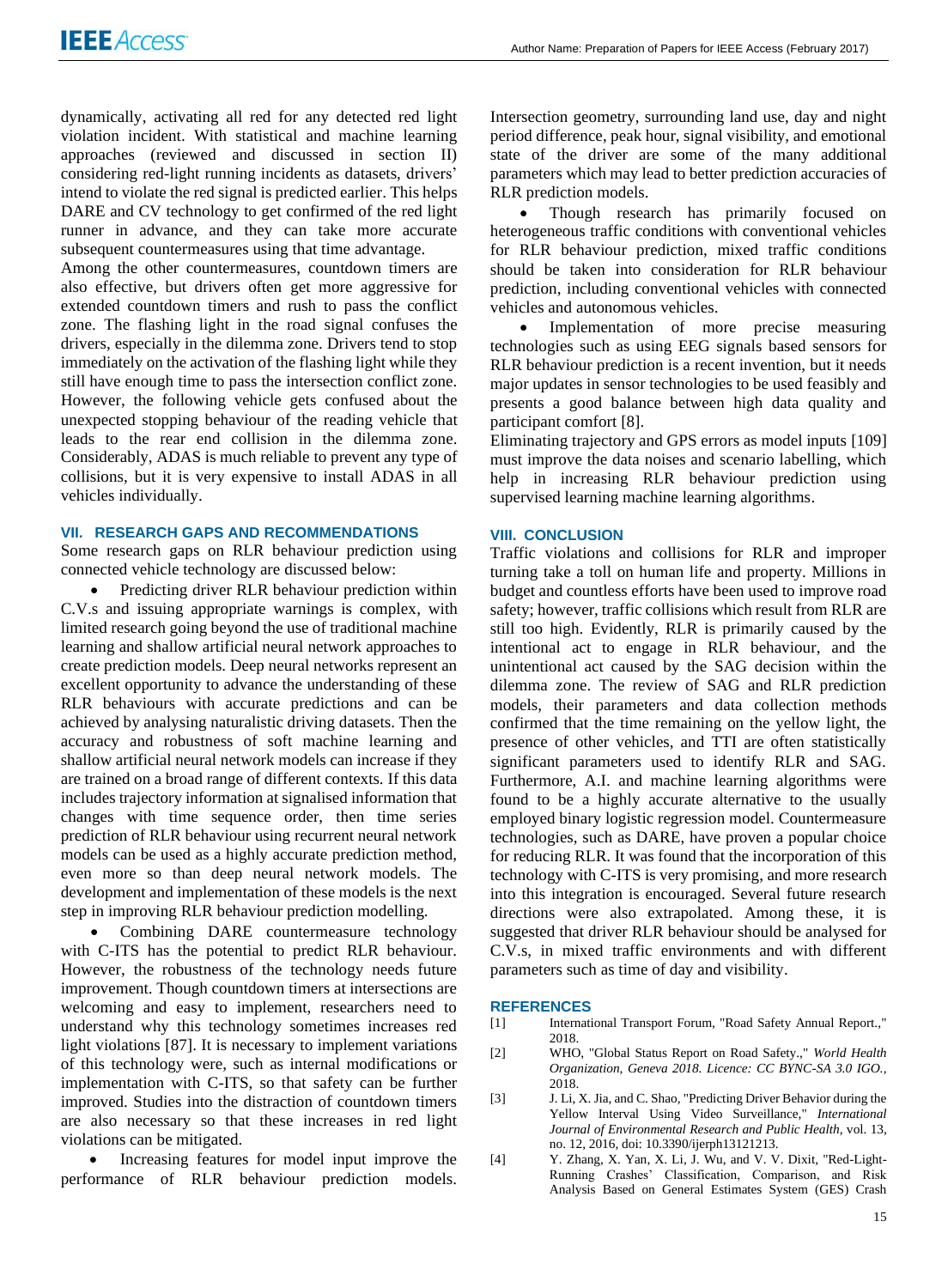Database," *International Journal of Environmental Research and Public Health,* vol. 15, no. 6, 2018, doi: 10.3390/ijerph15061290.

- [5] D. Gazis, R. Herman, and A. Maradudin, "The Problem of the Amber Signal Light in Traffic Flow," *Operations Research,* vol. 8, no. 1, pp. 112-132, 1960/02/01 1960, doi: 10.1287/opre.8.1.112.
- [6] R. C. Majhi and V. Senathipathi, "Analysing driver's response to yellow indication subjected to dilemma incursion under mixed traffic condition," *Journal of Traffic and Transportation Engineering (English Edition),* 2019/12/09/ 2019, doi: [https://doi.org/10.1016/j.jtte.2019.05.005.](https://doi.org/10.1016/j.jtte.2019.05.005)
- [7] H. Qian and Y. Dong, "Engineering Countermeasures to Reducing Red-Light Running," in *2009 IITA International Conference on Control, Automation and Systems Engineering (case 2009)*, 11-12 July 2009 2009, pp. 342-344, doi: 10.1109/CASE.2009.22.
- [8] J. Zhou, X. Yan, K. Duan, Y. Zhang, and J. Yang, "Prediction of Driver's Stop-Go Decision at Signalized Intersection Based on EEG," *IOP Conference Series: Materials Science and Engineering,* vol. 688, p. 044036, 2019/12/06 2019, doi: 10.1088/1757-899x/688/4/044036.
- [9] M. M. R. Komol, M. M. Hasan, M. Elhenawy, S. Yasmin, M. Masoud, and A. Rakotonirainy, "Crash severity analysis of vulnerable road users using machine learning," *PLOS ONE*, vol.<br>16, no. 8, p. e0255828, 2021, doi: 16, no. 8, p. e0255828, 2021, doi: 10.1371/journal.pone.0255828.
- [10] FHA, "Red Light Camera Systems: Operational Guideline.," *Federal Highway Administration, Department of Transportation, Washington D.C.,* 2005.
- [11] R. Fuller *et al.*, "The conditions for inappropriate high speed: a review of the research literature from 1995 to 2006. Report Under Contract Number PPRO," 2008.
- [12] N. M. Pawar, R. K. Khanuja, P. Choudhary, and N. R. Velaga, "Modelling braking behaviour and accident probability of drivers under increasing time pressure conditions," *Accident Analysis & Prevention,* vol. 136, p. 105401, 2020/03/01/ 2020, doi[: https://doi.org/10.1016/j.aap.2019.105401.](https://doi.org/10.1016/j.aap.2019.105401)
- [13] E. R. Velez, I. Horvath, and W. v. d. Vegte, "A pilot study to investigate time pressure as a surrogate of being in haste," *Proceedings of the ninth international symposium on tools and methods of competitive engineering - TCME-2012,* pp. 393-406, 2012.
- [14] Q. Hussain, W. K. M. Alhajyaseen, K. Brijs, A. Pirdavani, and T. Brijs, "Innovative countermeasures for red light running prevention at signalised intersections: A driving simulator study," *Accident Analysis & Prevention,* vol. 134, p. 105349, 2020/01/01/ 2020, doi: [https://doi.org/10.1016/j.aap.2019.105349.](https://doi.org/10.1016/j.aap.2019.105349)
- [15] R. C. McIlroy *et al.*, "Exploring the relationships between pedestrian behaviours and traffic safety attitudes in six countries," *Transportation Research Part F: Traffic Psychology and Behaviour,* vol. 68, pp. 257-271, 2020/01/01/ 2020, doi: [https://doi.org/10.1016/j.trf.2019.11.006.](https://doi.org/10.1016/j.trf.2019.11.006)
- [16] G. A. Meiring and H. C. Myburgh, "A Review of Intelligent Driving Style Analysis Systems and Related Artificial Intelligence Algorithms," *Sensors,* vol. 15, no. 12, 2015, doi: 10.3390/s151229822.
- [17] N. AbuAli and H. Abou-zeid, "Driver Behavior Modeling: Developments and Future Directions," *International Journal of Vehicular Technology,* vol. 2016, p. 6952791, 2016/12/28 2016, doi: 10.1155/2016/6952791.
- [18] X. Chen, L. Zhou, and L. Li, "Bayesian network for red-lightrunning prediction at signalised intersections," *Journal of Intelligent Transportation Systems,* vol. 23, no. 2, pp. 120-132, 2019/03/04 2019, doi: 10.1080/15472450.2018.1486192.
- [19] A. Jahangiri, H. Rakha, and T. A. Dingus, "Red-light running violation prediction using observational and simulator data," *Accident Analysis & Prevention,* vol. 96, pp. 316-328, 2016/11/01/ 2016, doi: [https://doi.org/10.1016/j.aap.2016.06.009.](https://doi.org/10.1016/j.aap.2016.06.009)
- [20] A. Jahangiri, H. Rakha, and T. Dingus, "Predicting Red-light Running Violations at Signalized Intersections Using Machine Learning Techniques," 2015.
- [21] P. Li, Y. Li, and X. Guo, "A Red-Light Running Prevention System Based on Artificial Neural Network and Vehicle Trajectory Data," *Computational Intelligence and Neuroscience,*  vol. 2014, p. 892132, 2014/11/04 2014, doi: 10.1155/2014/892132.
- [22] N. Pugh and H. Park, "Prediction of Red-Light Running using an Artificial Neural Network," in *SoutheastCon 2018*, 19-22 April 2018 2018, pp. 1-4, doi: 10.1109/SECON.2018.8479222.
- [23] Y. Ren, Y. Wang, X. Wu, G. Yu, and C. Ding, "Influential factors of red-light running at signalised intersection and prediction using a rare events logistic regression model," *Accident Analysis & Prevention,* vol. 95, pp. 266-273, 2016/10/01/ 2016, doi: [https://doi.org/10.1016/j.aap.2016.07.017.](https://doi.org/10.1016/j.aap.2016.07.017)
- [24] L. Wang, L. Zhang, K. Zhou, W.-B. Zhang, and X. Wang, "Prediction of Red-Light Running on Basis of Inductive-Loop Detectors for Dynamic All-Red Extension," *Transportation Research Record,* vol. 2311, no. 1, pp. 44-50, 2012/01/01 2012, doi: 10.3141/2311-04.
- [25] D. Zaheri and M. Abbas, "An Algorithm for Identifying Red Light Runners from Radar Trajectory Data," in *2015 IEEE 18th International Conference on Intelligent Transportation Systems*, pp. 2683-2687, doi: 10.1109/ITSC.2015.431.
- [26] L. Zhang, L. Wang, K. Zhou, and W. Zhang, "Dynamic All-Red Extension at a Signalized Intersection: A Framework of Probabilistic Modeling and Performance Evaluation," *IEEE Transactions on Intelligent Transportation Systems,* vol. 13, no. 1, pp. 166-179, 2012, doi: 10.1109/TITS.2011.2166070.
- [27] H. Bar-Gera, O. Musicant, E. Schechtman, and T. Ze'evi, "Quantifying the yellow signal driver behavior based on naturalistic data from digital enforcement cameras," *Accident Analysis & Prevention,* vol. 96, pp. 371-381, 2016/11/01/ 2016, doi[: https://doi.org/10.1016/j.aap.2015.03.040.](https://doi.org/10.1016/j.aap.2015.03.040)
- [28] S. Biswas and I. Ghosh, "Modeling of the Drivers' Decision-Making Behavior During Yellow Phase," *KSCE Journal of Civil Engineering,* vol. 22, no. 11, pp. 4602-4614, 2018/11/01 2018, doi: 10.1007/s12205-018-0666-6.
- [29] C. Ding, X. Wu, G. Yu, and Y. Wang, "A gradient boosting logit model to investigate driver's stop-or-run behavior at signalised intersections using high-resolution traffic data," *Transportation Research Part C: Emerging Technologies,* vol. 72, pp. 225-238, 2016/11/01/ 2016, doi: [https://doi.org/10.1016/j.trc.2016.09.016.](https://doi.org/10.1016/j.trc.2016.09.016)
- [30] D. S. Pawar, D. Pathak, and G. R. Patil, "Modeling dynamic distribution of dilemma zone at signalised intersections for developing world traffic," *Journal of Transportation Safety & Security,* pp. 1-19, 2020, doi: 10.1080/19439962.2020.1852464.
- [31] M. Elhenawy, A. Jahangiri, H. A. Rakha, and I. El-Shawarby, "Classification of Driver Stop/Run Behavior at the Onset of a Yellow Indication for Different Vehicles and Roadway Surface Conditions Using Historical Behavior," *Procedia Manufacturing,* vol. 3, pp. 858-865, 2015/01/01/ 2015, doi: [https://doi.org/10.1016/j.promfg.2015.07.342.](https://doi.org/10.1016/j.promfg.2015.07.342)
- [32] S. Ghanipoor Machiani and M. Abbas, "Safety surrogate histograms (SSH): A novel real-time safety assessment of dilemma zone related conflicts at signalised intersections," *Accident Analysis & Prevention,* vol. 96, pp. 361-370, 2016/11/01/ 2016, doi: [https://doi.org/10.1016/j.aap.2015.04.024.](https://doi.org/10.1016/j.aap.2015.04.024)
- [33] B. K. Pathivada and V. Perumal, "Modeling Driver Behavior in Dilemma Zone under Mixed Traffic Conditions," *Transportation Research Procedia,* vol. 27, pp. 961-968, 2017/01/01/ 2017 doi: [https://doi.org/10.1016/j.trpro.2017.12.120.](https://doi.org/10.1016/j.trpro.2017.12.120)
- [34] O. Che Puan, M. N. i. Ibrahim, N. S. Muhammad Nor, and E. Triana, "Driver's Decision Model at an Onset of Amber Period at Signalised Intersections," *Jurnal Teknologi,* vol. 72, no. 5, 01/11 2015, doi: 10.11113/jt.v72.3937.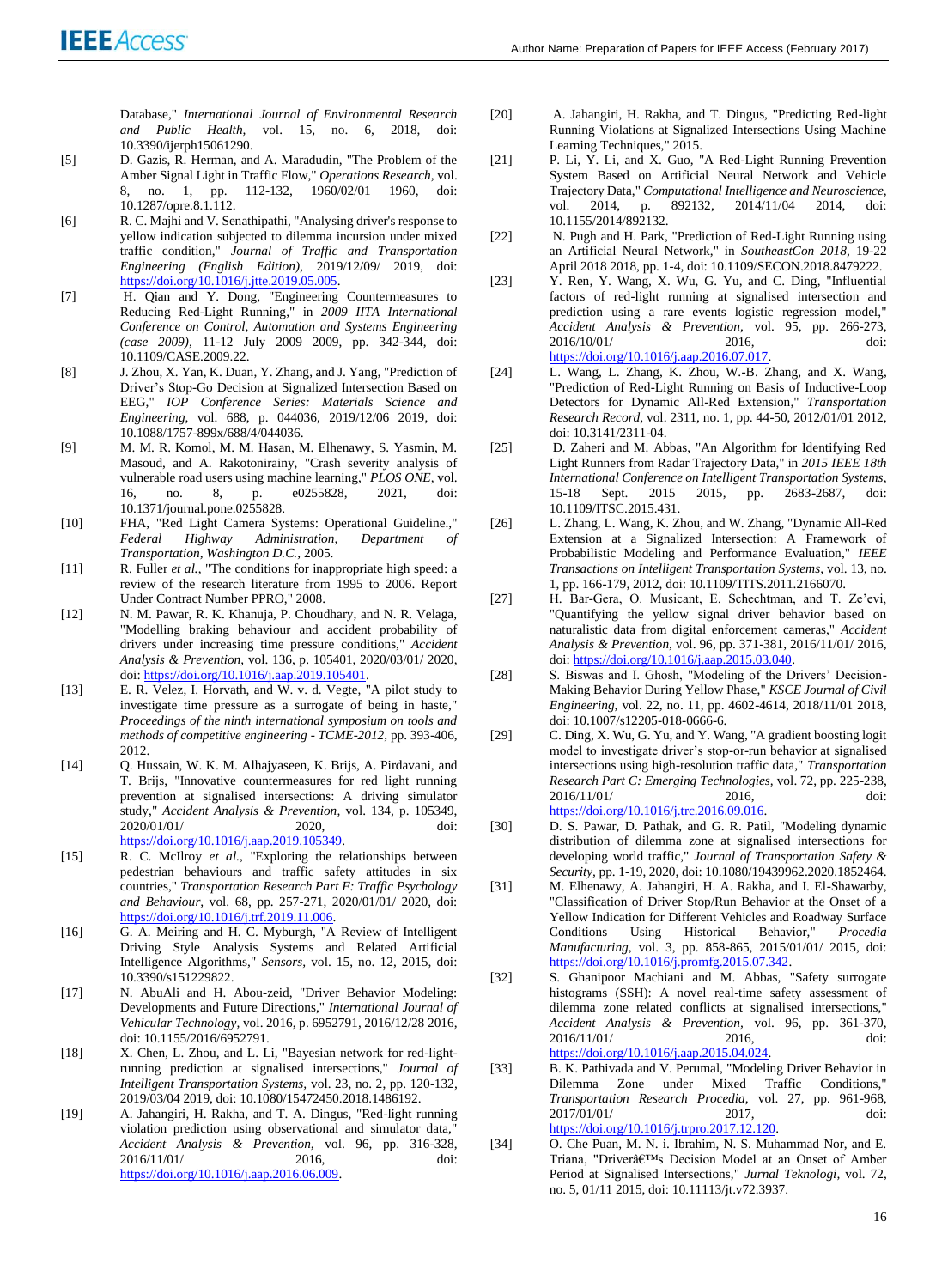- [35] J. Tan, K. Yin, L. Wang, S. Zhang, and Z. Li, *Modeling of Stop or Run Behaviors at Urban Signalized Intersections in Beijing*.
- [36] P. T. Savolainen, "Examining driver behavior at the onset of yellow in a traffic simulator environment: Comparisons between random parameters and latent class logit models," *Accident Analysis & Prevention,* vol. 96, pp. 300-307, 2016/11/01/ 2016, doi[: https://doi.org/10.1016/j.aap.2016.01.006.](https://doi.org/10.1016/j.aap.2016.01.006)
- [37] F. Wang, K. Tang, Y. Xu, and K. Li, "Investigating drivers' decision zones at high-speed intersections in China based on the acceleration-deceleration diagram," *Case Studies on Transport Policy,* vol. 8, no. 1, pp. 112-118, 2020/03/01/ 2020, doi: [https://doi.org/10.1016/j.cstp.2018.06.006.](https://doi.org/10.1016/j.cstp.2018.06.006)
- [38] B. K. Pathivada and V. Perumal, "Analysing dilemma driver behavior at signalised intersection under mixed traffic conditions," *Transportation Research Part F: Traffic Psychology and Behaviour,* vol. 60, pp. 111-120, 2019/01/01/ 2019, doi[: https://doi.org/10.1016/j.trf.2018.10.010.](https://doi.org/10.1016/j.trf.2018.10.010)
- [39] Y. Zhang, C. Fu, and L. Hu, "Yellow light dilemma zone researches: a review," *Journal of Traffic and Transportation Engineering (English Edition),* vol. 1, no. 5, pp. 338-352, 2014/10/01/ 2014, doi: [https://doi.org/10.1016/S2095-](https://doi.org/10.1016/S2095-7564(15)30280-4) [7564\(15\)30280-4.](https://doi.org/10.1016/S2095-7564(15)30280-4)
- [40] T. J. Gates, D. A. Noyce, L. Laracuente, and E. V. Nordheim, "Analysis of Driver Behavior in Dilemma Zones at Signalized Intersections," *Transportation Research Record,* vol. 2030, no. 1, pp. 29-39, 2007/01/01 2007, doi: 10.3141/2030-05.
- [41] P. K. T. Urbanik, "The dilemma with dilemma zone," *Proceedings of ITE District, p. 6,* 6, 2007.
- [42] H. Wei, Z. Li, P. Yi, and K. R. Duemmel, "Quantifying Dynamic Factors Contributing to Dilemma Zone at High-Speed Signalized Intersections," *Transportation Research Record,* vol. 2259, no. 1, pp. 202-212, 2011/01/01 2011, doi: 10.3141/2259- 19.
- [43] D. S. Hurwitz, H. Wang, M. A. Knodler, D. Ni, and D. Moore, "Fuzzy sets to describe driver behavior in the dilemma zone of high-speed signalised intersections," *Transportation Research Part F: Traffic Psychology and Behaviour,* vol. 15, no. 2, pp. 132-143, 2012/03/01/ 2012, doi: [https://doi.org/10.1016/j.trf.2011.11.003.](https://doi.org/10.1016/j.trf.2011.11.003)
- [44] S. M. Lavrenz, V. Dimitra Pyrialakou, and K. Gkritza, "Modeling driver behavior in dilemma zones: A discrete/continuous formulation with selectivity bias corrections," *Analytic Methods in Accident Research,* vol. 3-4, pp. 44-55, 2014/10/01/ [https://doi.org/10.1016/j.amar.2014.10.002.](https://doi.org/10.1016/j.amar.2014.10.002)
- [45] **ITE, "Small area detection at intersection approaches,"** *Technical Report. Institute of Traffic Engineers: ITE Southern Section, 18,* 1974.
- [46] D. Beck and S. Tripathi, "Investigation of Key Crash Types: Rear-end Crashes in Urban and Rural Environments," *Austroads Research Report, Austroads Ltd,* 2015.
- [47] H. Huang, H. C. Chin, and A. H. H. Heng, "Effect of Red Light Cameras on Accident Risk at Intersections," *Transportation Research Record,* vol. 1969, no. 1, pp. 18-26, 2006/01/01 2006, doi: 10.1177/0361198106196900103.
- [48] W. G. Najm, S. Toma, and J. Brewer, "Depiction of priority light-vehicle pre-crash scenarios for safety applications based on vehicle-to-vehicle communications," (in English), Tech Report [Online]. [https://rosap.ntl.bts.gov/view/dot/9887.](https://rosap.ntl.bts.gov/view/dot/9887)
- [49] McGee, "Making Intersections Safer: A Toolbox of Engineering Countermeasures to Reduce Red-Light Running: An Informational Report," (in English), Research Paper 2003. [Online]. Available[: https://rosap.ntl.bts.gov/view/dot/15818.](https://rosap.ntl.bts.gov/view/dot/15818)
- [50] X. Wang and M. Abdel-Aty, "Right-Angle Crash Occurrence at Signalized Intersections," *Transportation Research Record,* vol. 2019, no. 1, pp. 156-168, 2007/01/01 2007, doi: 10.3141/2019- 19.
- [51] K. W. Ogden and S. V. Newstead, "Analysis of Crash Pattern at Victorian Signalised Intersections.," *Monash University Research Centre.,* 1994.
- [52] B.-S. Liu and Y.-H. Lee, "In-vehicle workload assessment: Effects of traffic situations and cellular telephone use," *Journal of Safety Research,* vol. 37, no. 1, pp. 99-105, 2006/01/01/ 2006, doi[: https://doi.org/10.1016/j.jsr.2005.10.021.](https://doi.org/10.1016/j.jsr.2005.10.021)
- [53] R. Lawton, D. Parker, A. S. R. Manstead, and S. G. Stradling, "The Role of Affect in Predicting Social Behaviors: The Case of Road Traffic Violations," *Journal of Applied Social Psychology,*  vol. 27, no. 14, pp. 1258-1276, 1997/07/01 1997, doi: 10.1111/j.1559-1816.1997.tb01805.x.
- [54] D. L. Strayer, J. M. Cooper, J. Turrill, J. Coleman, N. Medeiros-Ward, and F. Biondi, "Measuring cognitive distraction in the automobile," *AAA Foundation for Traffic Safety,* 2013.
- [55] J. Wu, X. Yan, and E. Radwan, "Discrepancy analysis of driving performance of taxi drivers and non-professional drivers for redlight running violation and crash avoidance at intersections," *Accident Analysis & Prevention,* vol. 91, pp. 1-9, 2016/06/01/ 2016, doi[: https://doi.org/10.1016/j.aap.2016.02.028.](https://doi.org/10.1016/j.aap.2016.02.028)
- [56] R. Graf, H. Deusch, F. Seeliger, M. Fritzsche, and K. Dietmayer, "A learning concept for behavior prediction at intersections," in *2014 IEEE Intelligent Vehicles Symposium Proceedings*, 8-11 June 2014 2014, pp. 939-945, doi: 10.1109/IVS.2014.6856415.
- [57] P. Chen, G. Yu, X. Wu, Y. Ren, and Y. Li, "Estimation of redlight running frequency using high-resolution traffic and signal data," *Accident Analysis & Prevention,* vol. 102, pp. 235-247, 2017/05/01/ 2017, doi: [https://doi.org/10.1016/j.aap.2017.03.010.](https://doi.org/10.1016/j.aap.2017.03.010)
- [58] M. Graichen and V. Nitsch, "Effects of Driver Characteristics and Driver State on Predicting Turning Maneuvers in Urban Areas: Is There a Need for Individualised Parametrisation?," *Advances in Human Aspects of Transportation,* vol. 484, pp. 15- 29, 2017.
- [59] B. K. Pathivada and V. Perumal, "Modeling Driver Behavior at Signalized Intersection Dilemma Zone Under Mixed Traffic Conditions," *Transportation Research Board 97th Annual Meeting 2018,* 2018.
- [60] A. Sharma, D. Bullock, and S. Peeta, "Estimating dilemma zone hazard function at high speed isolated intersection," *Transportation Research Part C: Emerging Technologies,* vol. 19, no. 3, pp. 400-412, 2011/06/01/ 2011, doi: [https://doi.org/10.1016/j.trc.2010.05.002.](https://doi.org/10.1016/j.trc.2010.05.002)
- [61] T. J. Gates and D. A. Noyce, "Dilemma Zone Driver Behavior as a Function of Vehicle Type, Time of Day, and Platooning," *Transportation Research Record,* vol. 2149, no. 1, pp. 84-93, 2010/01/01 2010, doi: 10.3141/2149-10.
- [62] W. Kim, J. Zhang, A. Fujiwara, T. Y. Jang, and M. Namgung, "Analysis of Stopping Behavior at Urban Signalized Intersections: Empirical Study in South Korea," *Transportation Research Record,* vol. 2080, no. 1, pp. 84-91, 2008/01/01 2008, doi: 10.3141/2080-10.
- [63] P. Papaioannou, "Driver behaviour, dilemma zone and safety effects at urban signalised intersections in Greece," *Accident Analysis & Prevention,* vol. 39, no. 1, pp. 147-158, 2007/01/01/ 2007, doi[: https://doi.org/10.1016/j.aap.2006.06.014.](https://doi.org/10.1016/j.aap.2006.06.014)
- [64] H. Köll, M. Bader, and K. W. Axhausen, "Driver behaviour during flashing green before amber: a comparative study," *Accident Analysis & Prevention,* vol. 36, no. 2, pp. 273-280, 2004/03/01/ 2004, doi: [https://doi.org/10.1016/S0001-](https://doi.org/10.1016/S0001-4575(03)00005-8) [4575\(03\)00005-8.](https://doi.org/10.1016/S0001-4575(03)00005-8)
- [65] Y. Sheffi and H. Mahmassani, "A Model of Driver Behavior at High Speed Signalized Intersections," *Transportation Science,*  vol. 15, no. 1, pp. 50-61, 1981/02/01 1981, doi: 10.1287/trsc.15.1.50.
- [66] N. Elmitiny, X. Yan, E. Radwan, C. Russo, and D. Nashar, "Classification analysis of driver's stop/go decision and red-light running violation," *Accident Analysis & Prevention,* vol. 42, no. 1, pp. 101-111, 2010/01/01/ 2010, doi: [https://doi.org/10.1016/j.aap.2009.07.007.](https://doi.org/10.1016/j.aap.2009.07.007)
- [67] D. Moore and D. S. Hurwitz, "Fuzzy Logic for Improved Dilemma Zone Identification: Driving Simulator Study," *Transportation Research Record,* vol. 2384, no. 1, pp. 25-34, 2013/01/01 2013, doi: 10.3141/2384-04.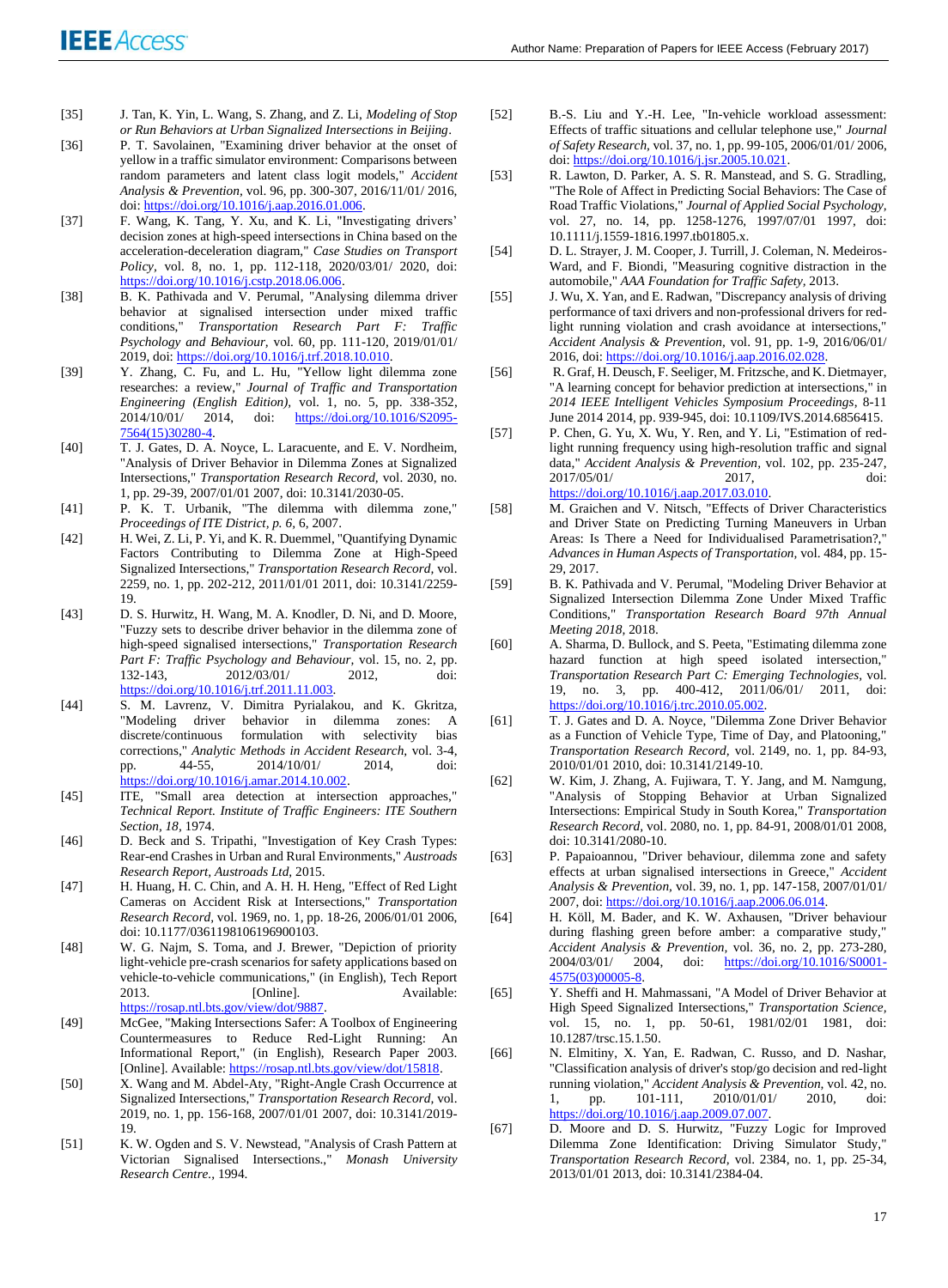- [68] A. Amer, H. Rakha, and I. El-Shawarby, "Agent-based behavioral modeling framework of driver behavior at the onset of yellow indication at signalised intersections," in *2011 14th International IEEE Conference on Intelligent Transportation Systems (ITSC)*, 5-7 Oct. 2011 2011, pp. 1809-1814, doi: 10.1109/ITSC.2011.6082887.
- [69] Z. Yang, X. Tian, W. Wang, X. Zhou, and H. Liang, "Research on driver behavior in yellow interval at signalised intersections," *Mathematical Problems in Engineering, 2014. [https://doi.org/10.1155/2014/518782,](https://doi.org/10.1155/2014/518782)* 2014.
- [70] M. Abbas, S. G. Machiani, P. M. Garvey, A. Farkas, and R. Lord-Attivor, "Modeling the Dynamics of Driver's Dilemma Zone Perception Using Machine Learning Methods for Safer Intersection Control," *Mid Atlantic Universities Transportation Center,* 2014.
- [71] C. Chen, Y. Chen, J. Ma, G. Zhang, and C. M. Walton, "Driver behavior formulation in intersection dilemma zones with phone use distraction via a logit-Bayesian network hybrid approach," *Journal of Intelligent Transportation Systems: Technology, Planning, and Operations,* Article vol. 22, no. 4, pp. 311-324, 2018, doi: 10.1080/15472450.2017.1350921.
- [72] O. Oviedo-Trespalacios, A. P. Afghari, and M. M. Haque, "A hierarchical Bayesian multivariate ordered model of distracted drivers' decision to initiate risk-compensating behaviour," *Analytic Methods in Accident Research,* vol. 26, p. 100121, 2020/06/01/ 2020, doi: [https://doi.org/10.1016/j.amar.2020.100121.](https://doi.org/10.1016/j.amar.2020.100121)
- [73] Q. Deng and D. Söffker, "Improved Driving Behaviors Prediction Based on Fuzzy Logic-Hidden Markov Model (FL-HMM)," in *2018 IEEE Intelligent Vehicles Symposium (IV)*, 26- 30 June 2018 2018, pp. 2003-2008, doi: 10.1109/IVS.2018.8500533.
- [74] B. K. Pathivada and V. Perumal, "Modeling Driver Behavior at Signalized Intersection Dilemma Zone Under Mixed Traffic Conditions," *Transportation Research Board 97th Annual Meeting,* 2018.
- [75] T. J. Gates, P. T. Savolainen, and H.-U. Maria, "Prediction of Driver Action at Signalized Intersections by Using a Nested Logit Model," *Transportation Research Record,* vol. 2463, no. 1, pp. 10-15, 2014/01/01 2014, doi: 10.3141/2463-02.
- [76] L. Zhang and G. Orosz, "Motif-Based Design for Connected Vehicle Systems in Presence of Heterogeneous Connectivity Structures and Time Delays," *IEEE Transactions on Intelligent Transportation Systems,* vol. 17, no. 6, pp. 1638-1651, 2016, doi: 10.1109/TITS.2015.2509782.
- [77] D. Caveney, "Cooperative Vehicular Safety Applications," *IEEE Control Systems Magazine,* vol. 30, no. 4, pp. 38-53, 2010, doi: 10.1109/MCS.2010.937003.
- [78] X. Xiang, W. Qin, and B. Xiang, "Research on a DSRC-Based Rear-End Collision Warning Model," *IEEE Transactions on Intelligent Transportation Systems,* vol. 15, no. 3, pp. 1054- 1065, 2014, doi: 10.1109/TITS.2013.2293771.
- [79] C. L. Simpson, M. W. Harrison, and S. A. Troy, "Implementation of a Dynamic All-Red Extension at Signalized Intersections in North Carolina: Evaluation of Driver Adaptation and Operational Performance," *Transportation Research Record,* vol. 2624, no. 1, pp. 19-27, 2017/01/01 2017, doi: 10.3141/2624-03.
- [80] M. M. Abbas, S. Chrysler, and A. Williams, "Investigation of Driver Response to Dynamic Extension of All-Red Interval Using Driver Simulator," presented at the Transportation Research Board 85th Annual Meeting, , Washington DC, United States, 2006.
- [81] A. Najmi, A.-A. Choupani, and I. Aghayan, "Characterising driver behavior in dilemma zones at signalised roundabouts," *Transportation Research Part F: Traffic Psychology and Behaviour,* vol. 63, pp. 204-215, 2019/05/01/ 2019, doi: [https://doi.org/10.1016/j.trf.2019.04.007.](https://doi.org/10.1016/j.trf.2019.04.007)
- [82] M. Barbara, "The issue of using countdown timers at intersections with traffic lights: A literature review," in *2018 XI International Science-Technical Conference Automotive Safety*,

18-20 April 2018 2018, pp. 1-7, doi: 10.1109/AUTOSAFE.2018.8373337.

- [83] Kidwai F. A., Karim M. R., and Ibrahim M. R., "Traffic Flow Analysis Of Digital Count Down Signalized Urban Intersection," *Proceedings of the Eastern Asia Society for Transportation Studies,* vol. 5, pp. 1301 - 1308, 2005.
- [84] M. Huang, M. Fujita, and W. Wisetjindawat, "Countdown timers, video surveillance and drivers' stop/go behavior: Winter versus summer," *Accident Analysis & Prevention,* vol. 98, pp. 2017/01/01/ 2017, doi: [https://doi.org/10.1016/j.aap.2016.09.020.](https://doi.org/10.1016/j.aap.2016.09.020)
- [85] A. Sobota, M. J. Klos, and G. Karoń, "The Influence of Countdown Timers on the Traffic Safety of Pedestrians and Vehicles at the Signalized Intersection," in *Intelligent Transport Systems and Travel Behaviour*, Cham, G. Sierpiński, Ed., 2017// 2017: Springer International Publishing, pp. 13-21.
- [86] D. A. de Lima and G. A. S. Pereira, "Navigation of an Autonomous Car Using Vector Fields and the Dynamic Window Approach," *Journal of Control, Automation and Electrical Systems,* vol. 24, no. 1, pp. 106-116, 2013/04/01 2013, doi: 10.1007/s40313-013-0006-5.
- [87] Y.-C. Chiou and C.-H. Chang, "Driver responses to green and red vehicular signal countdown displays: Safety and efficiency aspects," *Accident Analysis & Prevention,* vol. 42, no. 4, pp. 2010/07/01/ 2010, doi: [https://doi.org/10.1016/j.aap.2009.12.013.](https://doi.org/10.1016/j.aap.2009.12.013)
- [88] T. Limanond, P. Prabjabok, and K. Tippayawong, "Exploring impacts of countdown timers on traffic operations and driver behavior at a signalised intersection in Bangkok," *Transport Policy,* vol. 17, no. 6, pp. 420-427, 2010/11/01/ 2010, doi: [https://doi.org/10.1016/j.tranpol.2010.04.009.](https://doi.org/10.1016/j.tranpol.2010.04.009)
- [89] B. Naik, J. Appiah, and L. R. Rilett, "Are Dilemma Zone Protection Systems Useful on High Speed Arterials with Signal Coordination? A Case Study," *International Journal of Intelligent Transportation Systems Research,* 2019/08/13 2019, doi: 10.1007/s13177-019-00193-2.
- [90] P. T. McCoy and G. Pesti, "Advance Detection on High-Speed Signalized Intersection Approaches," *University of Nebraska (2002),* vol. Report No. SPR-PL-1(035) P525, 2002.
- [91] J. Appiah, B. Naik, R. Wojtal, and L. R. Rilett, "Safety Effectiveness of Actuated Advance Warning Systems, *Transportation Research Record,* vol. 2250, no. 1, pp. 19-24, 2011/01/01 2011, doi: 10.3141/2250-03.
- [92] R. Factor, J. N. Prashker, and D. Mahalel, "The flashing green light paradox," *Transportation Research Part F: Traffic Psychology and Behaviour,* vol. 15, no. 3, pp. 279-288, 2012/05/01/ 2012, doi[: https://doi.org/10.1016/j.trf.2012.01.003.](https://doi.org/10.1016/j.trf.2012.01.003)
- [93] P. E. An and C. J. Harris, "An intelligent driver warning system for vehicle collision avoidance," *IEEE Transactions on Systems, Man, and Cybernetics - Part A: Systems and Humans,* vol. 26, no. 2, pp. 254-261, 1996, doi: 10.1109/3468.485752.
- [94] Y. Shi, S. Huang, and Y. Zheng, "Improving intersection capacity considering dilemma zone problem based on vehicleto-infrastructure communications," in *2018 Chinese Automation Congress (CAC)*, 30 Nov.-2 Dec. 2018 2018, pp. 1649-1654, doi: 10.1109/CAC.2018.8623716.
- [95] R. Anderson and S. Doecke, "Crash reduction potential of connected vehicles in South Australia," *Centre for Automotive Safety Research: The University of Adelaide,* 2013.
- [96] K. Belgium, ""Expectation and concerns of connected and automated driving"," *Special Eurobarometer 496, European Commission,* April 2020.
- [97] M. Li, X. Chen, X. Lin, D. Xu, and Y. Wang, "Connected vehicle-based red-light running prediction for adaptive signalised intersections," *Journal of Intelligent Transportation Systems,* vol. 22, no. 3, pp. 229-243, 2018/05/04 2018, doi: 10.1080/15472450.2016.1215921.
- [98] M. Elhenawy, A. Bond, and A. Rakotonirainy, "C-ITS Safety Evaluation Methodology based on Cooperative Awareness Messages," in *2018 21st International Conference on Intelligent Transportation Systems (ITSC)*, 4-7 Nov. 2018 2018, pp. 2471- 2477, doi: 10.1109/ITSC.2018.8569417.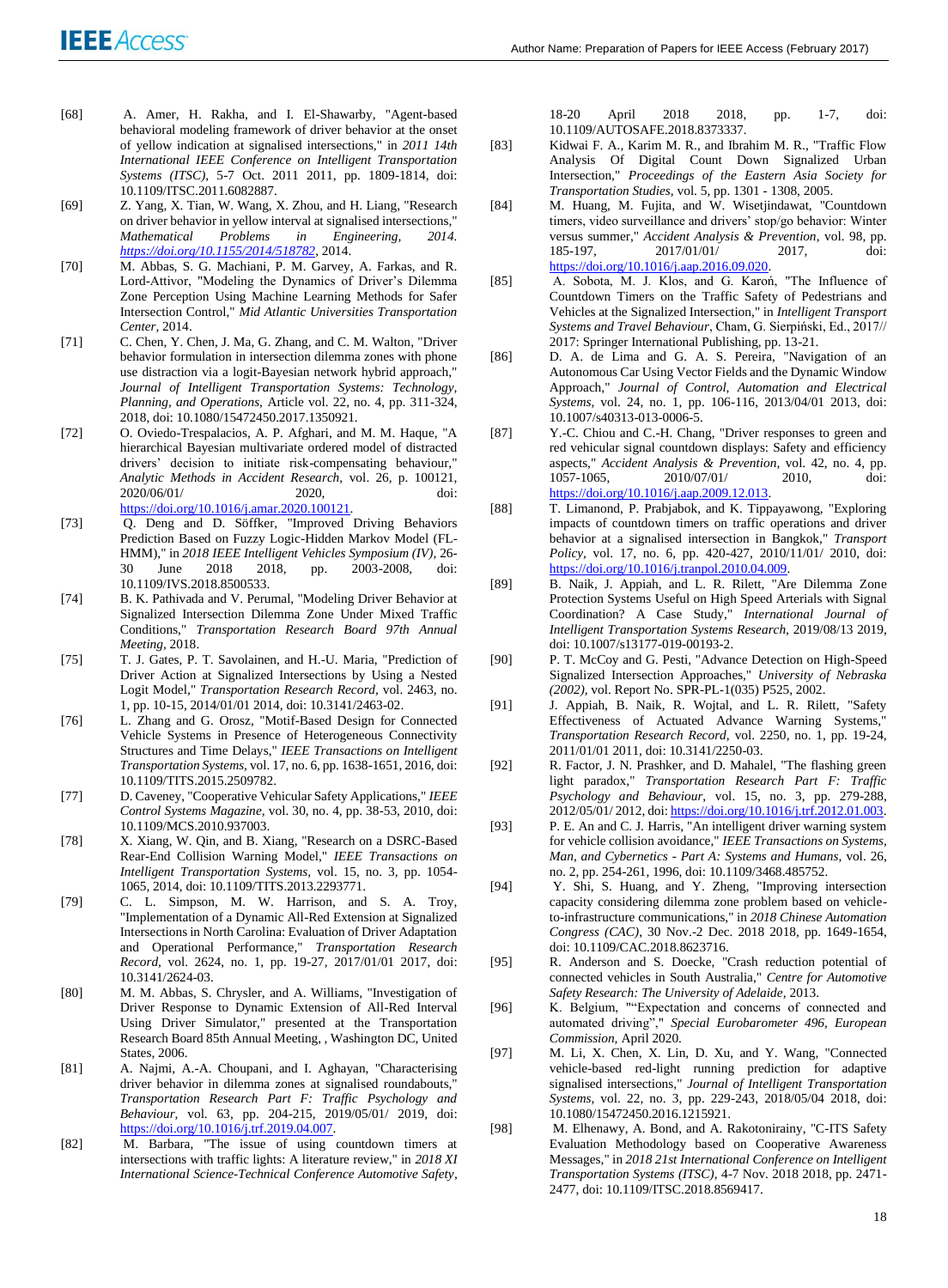- [99] M. M. R. Komol *et al.*, "Deep Transfer Learning Based Intersection Trajectory Movement Classification for Big Connected Vehicle Data," *IEEE Access,* vol. 9, pp. 141830- 141842, 2021, doi: 10.1109/ACCESS.2021.3119600.
- [100] M. M. R. Komol, M. Elhenawy, M. Masoud, A. Rakotonirainy, D. Alderson, and M. Wood. "Deep Transfer Learning Based Intersection Trajectory Movement Classification for Big Connected Vehicle Data." American Society of Civil Engineers. [https://www.eventscribe.net/2021/ICTDPavements21/fsPopup.](https://www.eventscribe.net/2021/ICTDPavements21/fsPopup.asp?Mode=presInfo&PresentationID=870662) [asp?Mode=presInfo&PresentationID=870662](https://www.eventscribe.net/2021/ICTDPavements21/fsPopup.asp?Mode=presInfo&PresentationID=870662) (accessed.
- [101] M. M. R. Komol, M. Elhenawy, M. Masoud, A. Rakotonirainy, D. Alderson, and M. Wood. "Co-operative Intelligent Transportation System based Drivers' Early Movement Prediction at Intersection using Long Short-Term Memory Network." American Society of Civil Engineers. [https://www.eventscribe.net/2021/ICTDPavements21/fsPopup.](https://www.eventscribe.net/2021/ICTDPavements21/fsPopup.asp?Mode=presInfo&PresentationID=870660) [asp?Mode=presInfo&PresentationID=870660](https://www.eventscribe.net/2021/ICTDPavements21/fsPopup.asp?Mode=presInfo&PresentationID=870660) (accessed.
- [102] M. M. R. Komol *et al.*, "Simulation Study on an ICT-Based Maritime Management and Safety Framework for Movable Bridges," *Applied Sciences,* vol. 11, no. 16, 2021, doi: 10.3390/app11167198.
- [103] M. M. R. Komol *et al.* "Simulation Study on an ICT-Based Maritime Management and Safety Framework for Movable Bridges." ITS Australia. <https://vimeo.com/594558266> (accessed.
- [104] F. Chucholowski, C. Gnandt, C. Hepperle, and S. Hafner, "Close to reality surrounding model for virtual testing of autonomous driving and ADAS," *Proceedings of the 13th International Symposium on Advanced Vehicle Control (AVEC'16), September 13-16, 2016, Munich, Germany,* 2016.
- [105] A. Arikere, M. Klomp, and M. Lidberg, "Speed Control for Reduced Risk of Collision with Oncoming Vehicles in Obstacle Avoidance Scenarios," *Proceedings of the 13th International Symposium on Advanced Vehicle Control (AVEC'16), September 13-16, 2016, Munich, Germany,* 2016.
- [106] Z. Ercan, A. Carvalho, S. Lefèvre, F. Borrelli, H. Eric Tseng, and M. Gokasan, "Torque-based steering assistance for collision avoidance during lane changes," *Proceedings of the 13th International Symposium on Advanced Vehicle Control (AVEC'16), September 13-16, 2016, Munich, Germany,* 2016.
- [107] AAA, "Advanced Driver Assistance Systems," *American Automobile Association* 2017.
- [108] A. Carvalho, A. Williams, S. Lefevre, S. Lefevre, and F. Borrelli, "Autonomous cruise control with cut-in target vehicle detection," *Proceedings of the 13th International Symposium on Advanced Vehicle Control (AVEC'16), Munich, Germany,* 2016.
- [109] B. Tang, S. Khokhar, and R. Gupta, "Turn prediction at generalised intersections," in *2015 IEEE Intelligent Vehicles Symposium (IV)*, 28 June-1 July 2015 2015, pp. 1399-1404, doi: 10.1109/IVS.2015.7225911.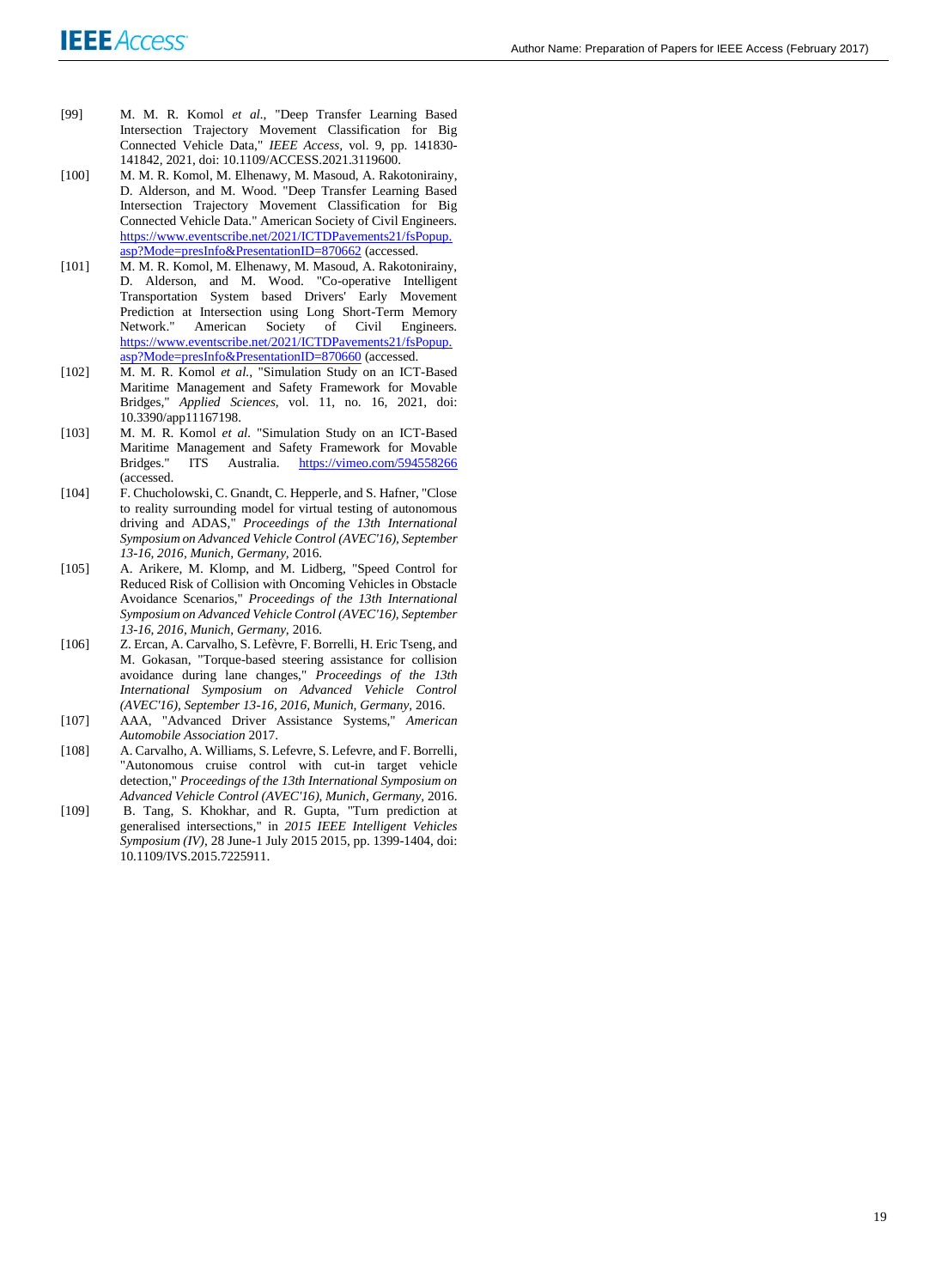

### **MD MOSTAFIZUR RAHMAN KOMOL**

has recently started PhD degree at Centre for Robotics in Queensland University of Technology, jointly with CSIRO Data61 Robotics and Autonomous System Group. He completed his Master of Philosophy in Intelligent Transportation System Research at Queensland University of Technology (QUT), Australia with Centre for Accident Research and Road Safety - Queensland (CARRS-Q), Australia. He is also working

on the Ipswich Connected Vehicle Pilot (ICVP) project, the largest connected vehicle pilot project in Australia in affiliation with the Queensland Department of Transport and Main Roads. Here, he is involved in analysing connected vehicle data, creating algorithms for automated data labelling for vehicle movements and advanced red-light warning at intersections, analysing driving behaviours and crash severity at critical factors, building prediction models for different driving behaviours using machine learning and deep learning. He is skilled at python and MATLAB coding for data analysis using different statistical and machine learning approaches. Recently, he is also working as a research officer in CARRS-Q. Here, he is involved in an observational study of bicyclists delivering food in city centers, their characteristics and conflict records with road users. He worked at the University of Queensland as a tutor on computer engineering & data science with a UQ Australia Award Scholarship. Recently, he has been selected as a finalist of ITS Australia Young Professional Award 2021.



**JACK PINNOW** is an Engineer at Department of Transport and Main Roads (TMR), Australia. He worked in Ipswich Connected Vehicle Pilot project solving data analytics problems at TMR. He also worked at Research officer for QUT. He is graduated from QUT holding degrees in Mathematics (operations research) and Chemical & Process Engineering (honours). He is passionate about optimising complex, real-world systems

using mathematical techniques. His interests include mineral processing, scheduling, supply chain planning and industrial chemical synthesis. His current goal is to create tools which allow for fast and accurate simulation of industrial processes. Not only will developing these tools reduce operational costs, they will also reduce operational risks.



**MOHAMMED ELHENAWY** is a

Senior Research Fellow at Centre for Accident Research and Road Safety Queensland and a faculty member at Queensland University of Technology. He is a PhD from Virginia Polytechnique Institute and State University under the Transportation Research Lab. He is currently working on Ipswich Connected vehicle Pilot Project and also worked on Glare on tunnel endpoints: Road safety

problem, new methodological approach for analyses and simulations, Hold the Red evaluation. His research focus is on Data Science, Artificial Intelligence and Intelligent Transportation System.



**SHAMSUNNAHAR YASMIN** is a Senior Research Fellow (Road Safety Engineer) at the Centre for Accident Research and Road Safety Queensland (CARRS-Q), Australia. She is a Civil Engineer with ten years of research and project management experience with specialization in Transportation Engineering. She has received her Ph.D. from McGill

University, M.Sc. from University of Calgary and B.Sc. from Bangladesh University of Engineering and Technology (BUET). She has previously worked as a Research Assistant in Accident Research Institute (ARI) at BUET. Before joining CARRS-Q, she was a Postdoctoral Associate and Graduate Faculty Scholar in University of Central Florida.

She has extensively worked on evidence-based and data-driven statistical analysis from the perspective of several transportation related issues. Her research expertise encompasses road safety, travel behavior, transportation planning, traffic incident management, traffic engineering, application of social media data in transportation, transit demand, sustainable urban transportation, integrated sociodemographic, built environment and land use modeling. The road safety issues that she have addressed can broadly be categorized as: (1) crash severity analysis, (2) crash frequency analysis, (3) real-time crash risk analysis and (4) road user behavior from safety perspective. In studying crash injury severity and frequency, her research deals directly with several complex methodological issues, such as those relating to population heterogeneity, endogeneity, influence of unobserved factors, data pooling and underreporting; providing new insights and evidence as to how these may be addressed in the safety field. Specifically, she have formulated, estimated and validated applications of advanced econometric models including generalized ordered, mixed/random coefficient, latent segmentation based, copula-based, simultaneous equation, time duration,



**MAHMOUD MASOUD** is a Lecturer at Centre for Accident Research and Road Safety Queensland and a faculty member at Queensland University of Technology. He is a PhD from Queensland University of Technology. He is currently working on Autonomous vehicle projects at Centre for Accident Research and Road Safety. His research focus is on Mathematical modelling, data Science, Artificial Intelligence and Autonomous Vehicle.



**SEBASTIEN GLASER** is Professor in Intelligent Transportation System at CARRS-Q, where he focuses on a safe and sustainable development/ deployment of Automated Driving System in interaction with others road users (drivers, cyclists, pedestrians ). He has obtained his PhD in Automatic and Control in 2004 (defining a driving assistance system in interaction with the driver) and worked, as a researcher in the development of

Connected and Automated Vehicles (CAV). He was involved in several European Union initiatives (EU FP6, such as SAFESPOT on V2I communication) and in French National Research Agency (ANR) initiative (such as PARTAGE on shared control between the driver and the vehicle). Since 2009, he has worked across academic and industrial sectors and held senior researcher positions. He led the French ABV project, gathering 8 academic and industrial partners, to develop a CAV solution at low speed. He has created, with Dominique Gruyer, CIVITEC, which commercialized the research outputs on virtual environment and simulation (and is now a part of the ESI Group). He has been the deputy director and director of LIVIC (a research unit of IFSTTAR, the French institute of science and technology for transport, spatial planning, development and networks) from 2012-2015 and project leader of VEDECOM (public private partnership research institute) between 2015-2017, developing the Autonomous Vehicle prototypes. He was involved in French (ANR) and European (FP7 and H2020) initiatives on AV